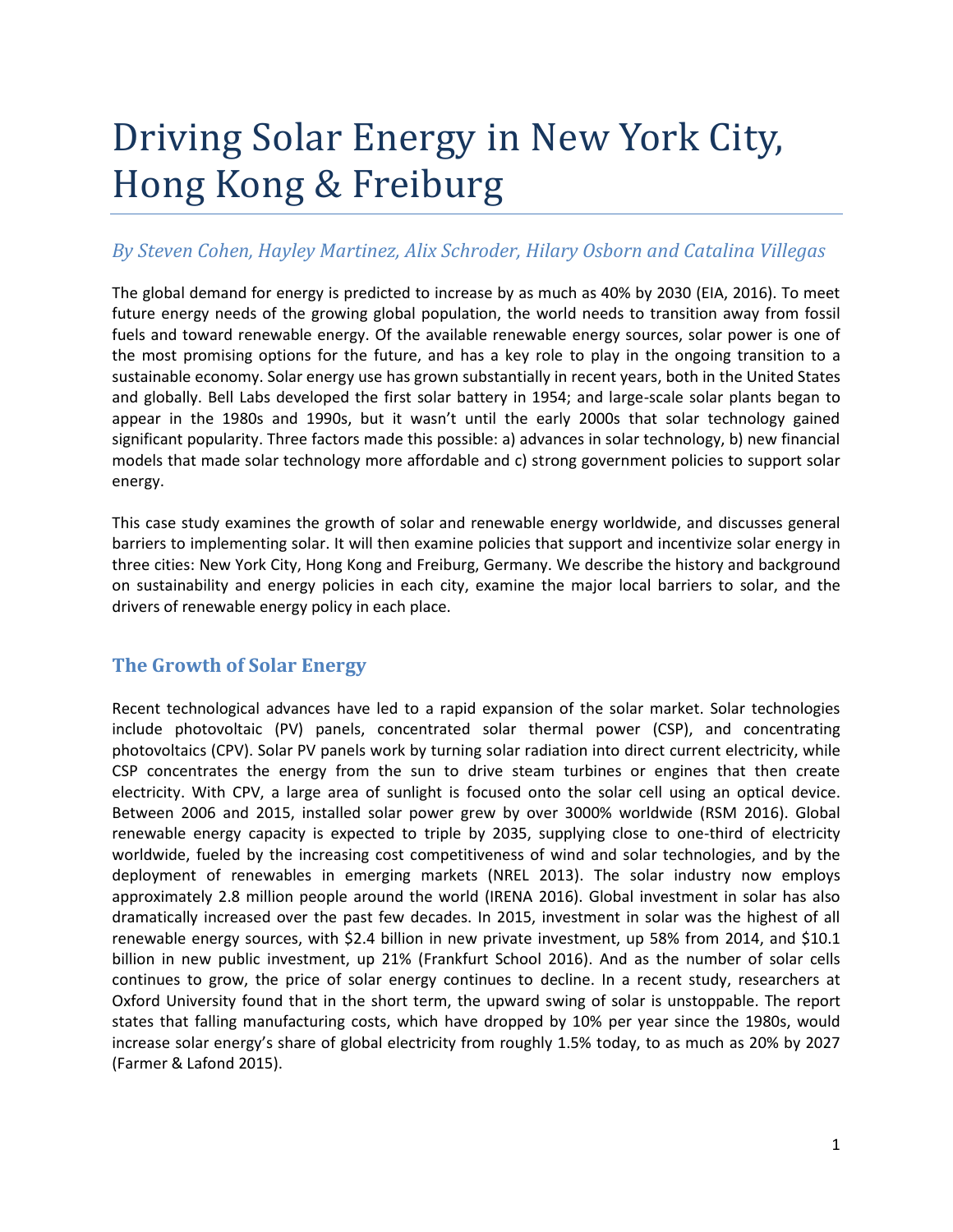China, Germany, and the U.S. are among the top nations in solar power generation and capacity. Solar power in China has grown more than sevenfold since 2012, as the country sought to boost use of solar panels to cut carbon emissions and increase home consumption of renewable energy. In 2015, China surpassed Germany as the nation with the most installed solar PV capacity (IRENA 2016). China currently has 43 Gigawatts (GW) of solar PV capacity, and has plans to more than triple that by 2020. While Germany's solar growth has slowed in recent years – in 2015, it only installed 1.3 GW of new solar PV – it is still the global leader in solar. Despite gray skies, the country has installed an astonishing great deal of solar power per capita. Germany currently has 1.5 million PV installations that provide a generation capacity of 40 GW, and the country has begun to store its excess solar power to enhance local usage. In 2015, about 27% of Germany's net electricity consumption came from renewable sources, with 7.5% of that from solar (Wirth 2016). Germany's strong solar policies have helped reduce costs which dropped from \$4.25 per watt in 2010 to \$2.1 per watt in 2014 for completely installed solar arrays (RMI 2015; Fraunhofer 2016) According to a recent analysis, once all costs are accounted for, the price of commercial solar power in Germany is now equal to retail electricity rates (Eclareon 2014).

In the United States, the installation of solar panels continues to grow. According to a report from the Environment America Research & Policy Center, "The United States has more than 200 times as much solar photovoltaic (PV) capacity installed today as it did in 2002" (Burr et al. 2014). In 2013 the United States saw a 41% increase in solar installations over 2012. Solar energy accounted for 29% of all new electricity generation capacity in 2013, up from 10% in 2012 (SEIA 2013). In 2015, solar was the third largest source of new electricity generating capacity behind natural gas and wind, accounting for 14% of total new energy capacity (Walton 2016). There are now over 22,700 megawatts (MW) of total solar electric capacity operating in the U.S., enough to power more than 4.6 million typical American homes. Experts predict that close to 20,000 MW of solar PV will come online by the end of 2017, representing almost 100% growth over the capacity operating in 2015. Furthermore, the cost of solar energy has continued to drop in recent years. Since 2006, installation costs have dropped over 73%. Between 2010 and 2015, the cost of residential solar installation fell by 45% (SEIA 2016).

Why are we seeing such growth? Solar energy certainly has many advantages over traditional fossil fuelbased energy. Fossil fuels are finite resources and their extraction damages earth's ecosystems. When burned as an energy source, fossil fuels emit greenhouse gases that contribute to climate change, disrupting human settlements, agriculture and infrastructure. Solar energy does not release harmful greenhouse gases (beyond the production of the panels themselves), and solar generation reduces greenhouse emissions by up to 300 million tons per year (IRENA 2016). Solar is more versatile and can be utilized either on or off the electricity grid. The solar energy industry is also an important local job creator, and it is generally less vulnerable to price manipulations and the type of politics that have more than doubled the price of many fossil fuels in the last decade (Whitburn 2012). Despite these many advantages, there are a number of technical and regulatory challenges associated with solar energy use that limit its further deployment.

## **Challenges to Solar Expansion**

The major obstacles for solar expansion are solar energy storage, conversion of solar energy, connecting to existing power grids, and financial challenges. Today's power grids aren't able to store energy, and solar energy is intermittent, meaning it may generate more or less than is needed at any given time (Williams 2014). Peak solar generation times do not always coincide with peak electricity use, so solar energy often needs to be stored for use at later times. Solar energy must also be sourced elsewhere at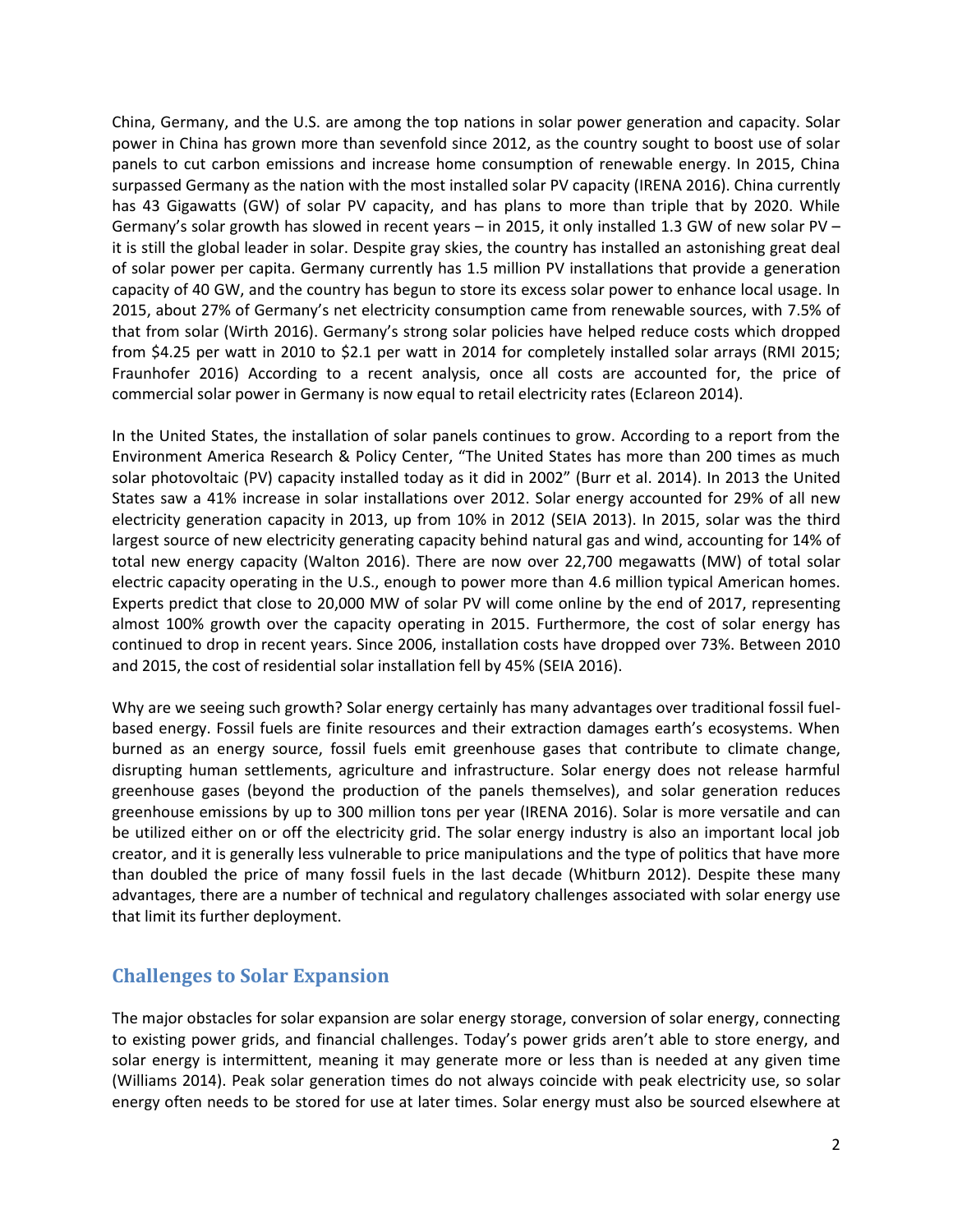night or during winter months, but battery technology thus far has not been able to store energy on a large enough scale (Whitburn 2012). According to Kate Galbraith, an environmental columnist for the *New York Times*: "cheap, large-scale energy storage is considered the holy grail of renewable power because it would allow wind and solar farms to provide constant energy to the electric grid" (2013).

The energy conversion process from solar is inefficient when compared to traditional sources of energy. Most solar panels convert less than half of the sunlight that reaches them into electricity, and even the best panels on the market have conversation rates of only 35% (Williams 2014). More efficient solar cells are expensive to produce, and while a number of technologies are being developed to overcome these challenges, most are too expensive to use.

Another challenge is connecting solar to existing power grids. Traditional electrical systems are centralized, where electricity is generated at a large-scale power plant and then transmitted (often over long distances) to customers. Solar energy systems, in contrast, are typically a type of distributed energy, which refers to the generation of electricity from sources that are at or near the point of consumption. This type of production can reduce the amount of energy lost in transmitting electricity and reduce the size and number of power lines needed (NREL 2012). However, there are a number of technical, temporal, and spatial restraints to integrating electricity onto the grid in a way that ensures a reliable supply, and there are a number of information barriers for customers. One solution is a "smart grid" that incorporates data across the transmission system and optimizes delivery, efficiency and conservation. One of the main obstacles to decentralized (distributed) renewable energy is the varied set of rules governing access to the power grid by states and utility territories. Barriers include the challenge of raising capital, formulating a legal structure that allows for local ownership, and battling against utilities that may be hostile to local generation because of its threat to the utility's business model (Farrell 2013).

In addition to these technical challenges, there are financial hurdles both to implementation of solar technologies. Solar energy installations can be especially costly for small home and business owners. People who rent their housing or office space have little incentive to install solar (because they do not own the building, though they would benefit from lower energy bills), and often multi-family residences and apartment buildings don't meet the requirements for solar installation. On the investment side, renewable energy projects are typically smaller, more complex, and riskier than traditional energy investments. Even with the costs of solar energy declining overall, according to Bloomberg New Energy Finance, investments in clean energy in the U.S. actually fell by 21% between 2011 and 2014, likely an aftereffect of the U.S. stimulus package which enabled significant investment in clean technology (Williams 2014). For these reasons, solar energy research, development, and installation projects often require government policies and incentives.

# **Solar Policies in New York City and New York State**

New York City is the largest city in the United States, with a population of over 8.5 million people. In 2007, under former Mayor Michael R. Bloomberg, New York City adopted an aggressive sustainability program. Until 2013 when Bloomberg left office, the Mayor's Office of Long-Term Planning and Sustainability led an effort to define sustainability for New York City through implementation of PlaNYC 2030, the city's comprehensive sustainability plan. PlaNYC brought together over 25 agencies across the city to incorporate sustainability and develop a "greener, greater city." One of its primary goals was to reduce the city's greenhouse gas emissions 30% by 2030 – an ambitious goal for a city that was already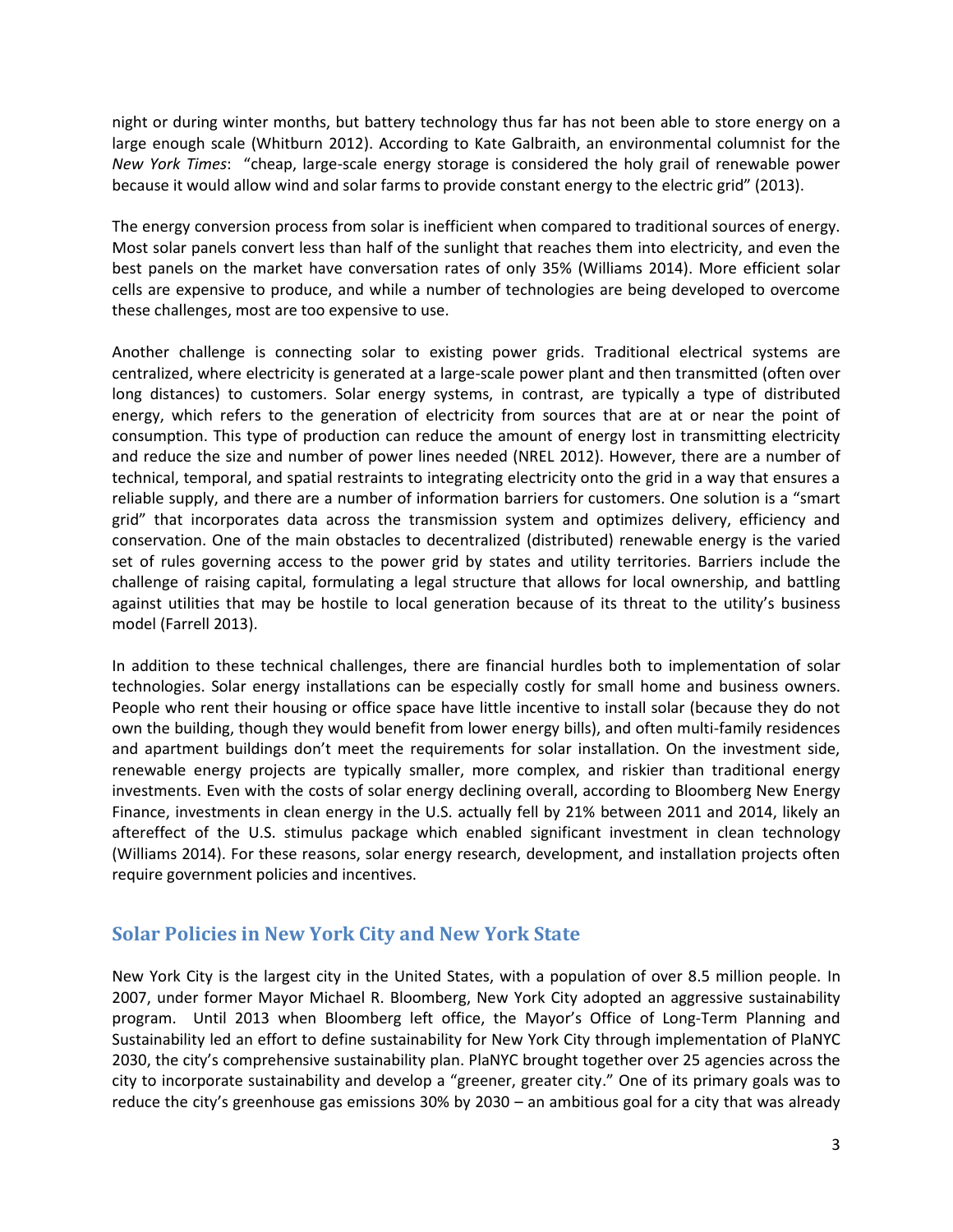considered one of the U.S.'s most carbon-efficient, primarily due to its high density and extensive use of mass transit. The central achievement of PlaNYC was its success in integrating environmental protection and quality of life initiatives into an overall effort to promote urban economic development. At its heart, the plan was not designed to protect the environment, but to make the city better able to attract and retain economic growth.

In 2015 current Mayor Bill de Blasio released his (legally mandated) update of PlaNYC with a new name: '*One New York: The Plan for a Strong and Just City*.' Mayor de Blasio called his plan OneNYC, with the goal of addressing the social, economic and environmental challenges the City is expected to face. It is based on the premise that a more equitable city is a more sustainable city. Under OneNYC, the city pledged to reduce greenhouse gas emissions 80% by 2050 (80x50), an even more aggressive goal then before. This means that the city must reduce emissions by 43 million metric tons per year across power generation, transportation, buildings and solid waste (City of New York 2015). Both PlaNYC and OneNYC plans include aggressive goals to reduce greenhouse gas emissions, and include programs and policies to increase and incentivize the use of solar and other renewable energy sources.

#### *Solar Energy Policies*

The City of New York has worked hard to promote and incentivize the use of renewable energy. Under OneNYC, the city has pledged to reduce emissions from City government operations 35% by 2025, with the additional goal of powering 100% of city government operations from renewable sources of energy (City of New York 2015). To this end, in July 2015 de Blasio announced a request for information to identify renewable energy generation capacity. This is the first step in understanding the renewable energy options available to the city. But New York City has already taken important steps to incentivize solar energy use and reduce barriers to solar installation.

As early as 2006, the City University of New York (CUNY), convened stakeholders to collaborate on drafting and implementing strategic solar plans and large scale solar integration for the city, through the NYC Solar Partnership. This partnership is an effort of Sustainable CUNY, the Mayor's Office and the NYC Economic Development Corporation. Through this partnership, CUNY developed 'solar empowerment zones,' or regions that are targeted for solar because they provide technical advantages. In June 2016 the partnership also launched a NY Solar Map and Portal, a public website that contains all information on programs that can help people install and use solar in New York City. Nearly half of all households and businesses in the U.S. can't have PV solar systems on their roof, either because it is not suitable or because they rent. Community and shared solar systems are gaining popularity, as they allow for expanded participation in the solar energy market. Residents and business owners can sign up to contribute to a local solar project, in exchange for some kind of compensation or credit on their utility bill. The solar panel does not have to be physically located on a user's property and it allows for more equitable access to clean energy. Shared projects are built within the community so all the environmental, economic, and public health benefits stay local, and the portal that CUNY released is meant to help facilitate these projects.

The city also launched a 'Solarize NYC' program to reduce market barriers for solar and increase installed solar capacity, particularly for communities that have historically had little solar access. Solarize NYC is a short term, local community-led initiative that brings together solar customers through outreach and education (NYC Solar Partnership, 2016). Customers can then choose solar companies that offer transparent pricing, and the groups can benefit from discounted pricing as a result of pooled demand.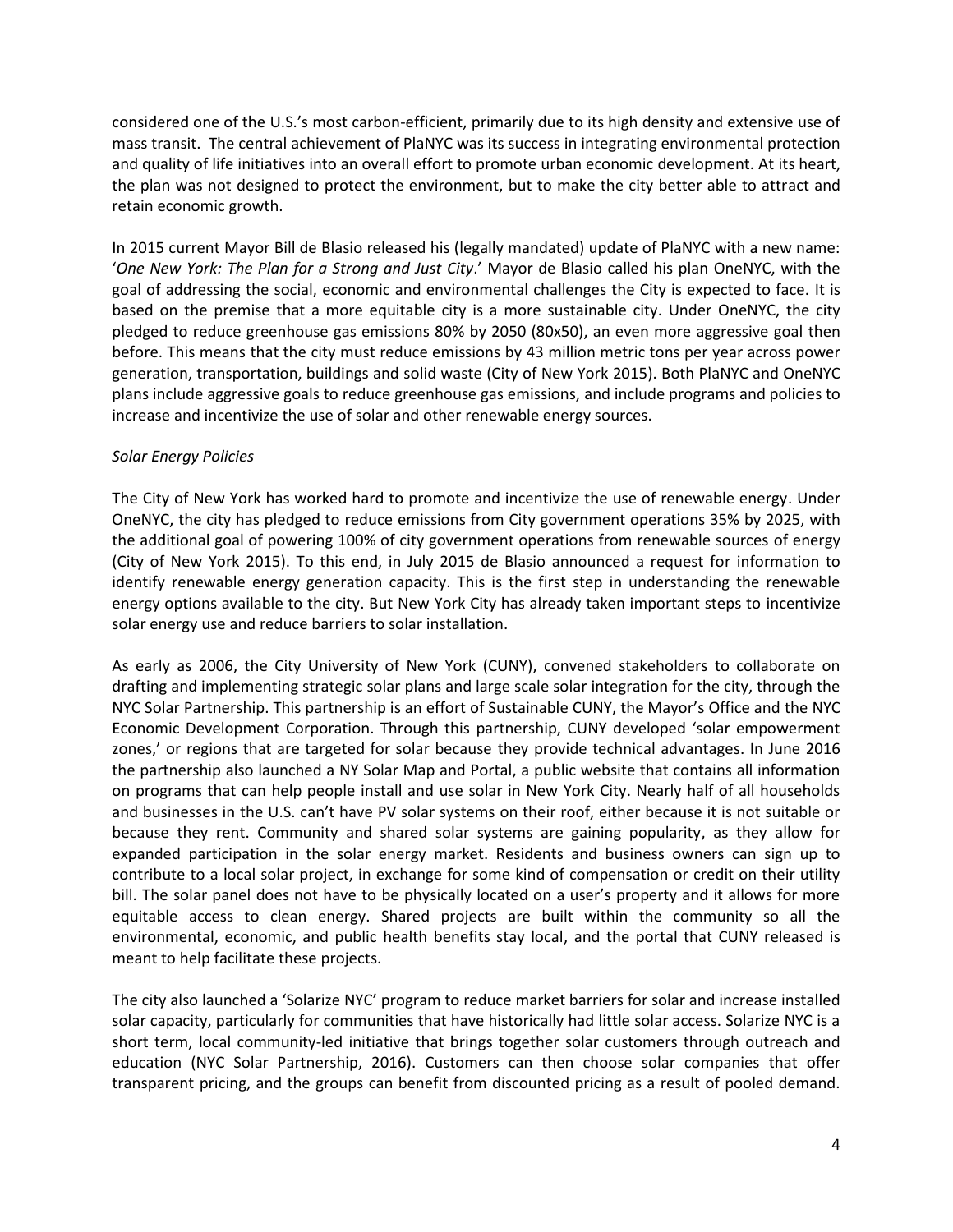This program was piloted in Brooklyn in fall 2015, and the city successfully surpassed its goal of total installed capacity of 150 kW.

Some of the largest barriers to distributed energy include "soft costs" like permitting and interconnection requirements. The city has streamlined solar permitting to make it easier to install. The Department of Buildings (DOB) has worked to reduce the turnaround time for solar photovoltaic (PV) plan reviews, reducing the time from 4-8 weeks to less than 2 weeks. They made a project advocate available to provide tailored support to applicants. They clarified how those living in flood zones can add solar, through exceptions to the building code's section on flood-resistant construction. They also simplified the process for small solar projects to apply for permits, and updated building and fire codes to make it easier to install solar PV in more areas (City of New York 2016b).

Through all these efforts, the city has tripled solar installations between 2014 and 2016. The City also installed 5.8 MW of solar on City-owned facilities in the last year, bringing the total to 8.82 MW of renewable solar capacity. Fifteen MW of additional solar installations are planned or already under construction (City of New York 2016b). The City also recently passed legislation to require reporting on the solar power potential of City-owned buildings of at least 10,000 square feet, further emphasizing clean energy as a priority for City assets. According to the OneNYC 2016 progress report, the city has a goal to:

"install 100 megawatts (MW) of solar photovoltaic (PV) capacity on City-owned property by 2025 and to support the development of 250 MW of solar PV on private property through group purchasing and community-shared solar PV projects. Between projects already in operation and those in the queue, the City is on track to be a quarter of the way to its 100 MW goal by 2018 and already about a third of the way to completion of its 250 MW goal."

Most recently, Mayor de Blasio announced that solar capacity of the City has quadrupled, up to 96 MW of electricity, compared to 25 MW at the start of his administration. Between January and September of 2016, the city has installed over 8,000 solar panels, with over 3,000 on public buildings, which means the city has already met several of OneNYC's goals (Shelter 2016). De Blasio also announced a new target for solar capacity, set to 1,000 MW by 2030, enough to power more than 250,000 households. New York City also became the first city to set an energy storage deployment target of 100 MW by 2020, to support resiliency during outages (City of New York 2016a).

#### *Solar in New York State*

New York City is a leader when it comes to local sustainability policy, but the city is largely helped by policy action at the state level, under the leadership of current Governor Andrew Cuomo. New York State has shown a commitment to solar energy through financial incentives, research and development, increased installation of solar panels and increased manufacturing of solar technology statewide. Most recently, the state launched its 'Reforming the Energy Vision' (REV) strategy in 2015 to spur clean energy innovation, bring in new investment into the state and improve customer choice and affordability. The goal of REV is to provide a reliable, resilient and affordable energy system, while ensuring continued economic growth for the state.

One initiative that falls under the REV umbrella is the New York Sun Initiative (NY-Sun), a public-private partnership intended to drive the growth of the solar industry in New York, originally started in 2012.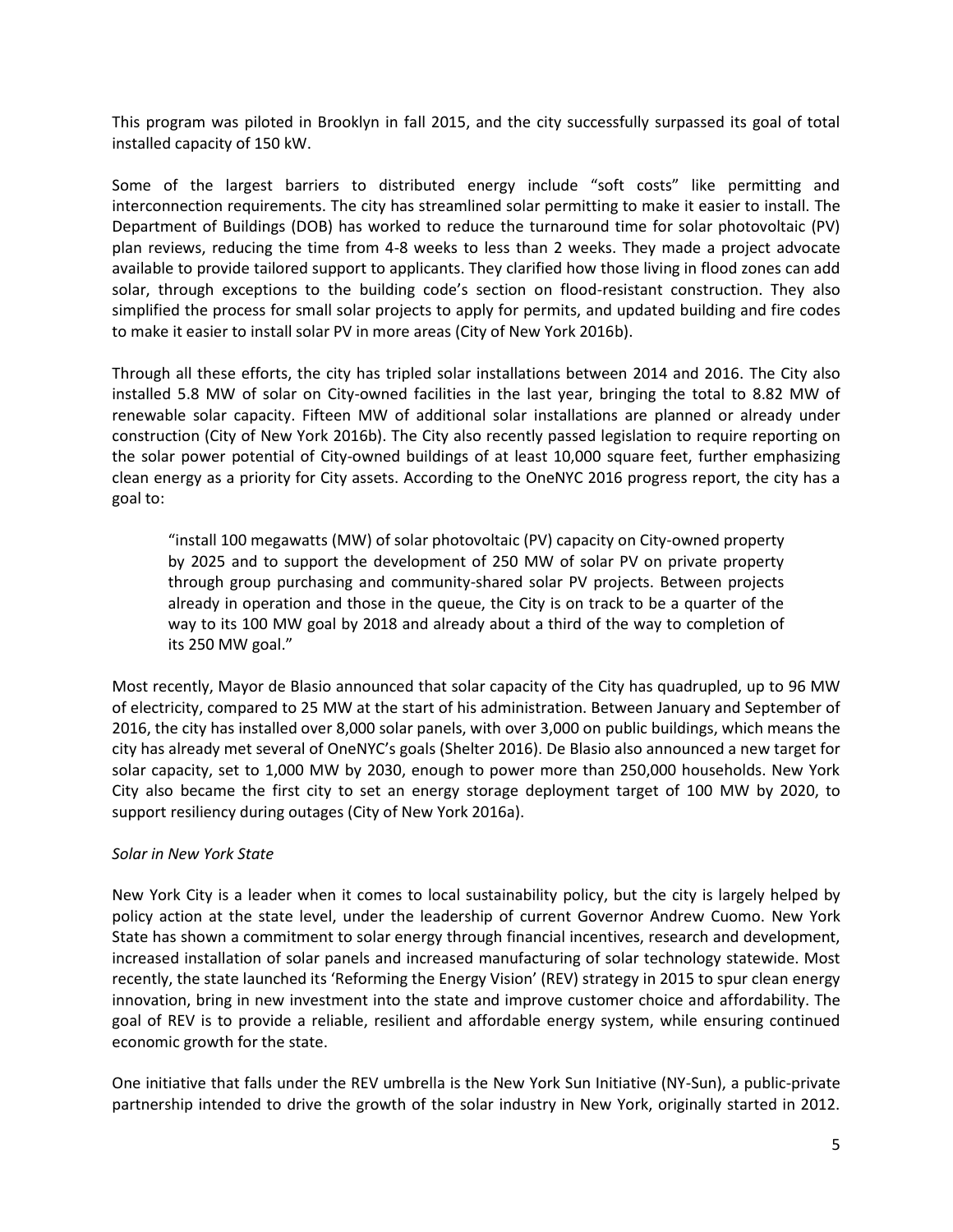The Initiative brought together and expanded existing programs administered by the New York State Energy Research and Development Authority (NYSERDA), Long Island Power Authority (LIPA), and the New York Power Authority (NYPA), to ensure a coordinated solar energy expansion plan. The Initiative planned to make solar energy more affordable for residents and businesses in order to increase the amount of installed customer-sited PV capacity. NYSERDA and NYPA provided \$40 million dollars in an effort to promote research into reducing the overall equipment and installation costs so that in the future solar energy would be competitive with other forms of electricity and require no government subsidies (Cuomo 2012).

Since 2012, when Cuomo launched NY-Sun, until 2015, solar has grown 575% in New York State. The NY-Sun program will help bring affordable solar electric power to 150,000 new homes and businesses by 2020 (NYSERDA 2016). Approximately 116,000 tons of greenhouse gas emissions have been (and will be) avoided with the installation of these projects, a value equivalent to removing 23,000 cars from the road (NYS DEC 2014). In April 2014 Cuomo further established his commitment to solar with \$1 billion in funding to continue the NY-Sun solar program, aiming to increase solar power tenfold in New York by 2023 and transform the solar industry in New York to a sustainable, subsidy-free sector. The NY-Sun Solar PV Incentive Program offers reduced installation costs for systems up to 25 kW for residential customers and up to 200 kW for commercial customers (NYSERDA 2016). Cuomo also announced other programs to encourage clean energy, like K-Solar, which uses schools as demonstration sites to increase solar energy projects, and the NY Prize competition, which offers \$40 million to boost microgrid development to protect electrical grid disruption (Burgess 2014).

New York State also uses a series of financial incentives to encourage renewable energy deployment. One of the main pillars of REV is the Clean Energy Fund, a 10-year, \$5 billion plan funded by surcharges on electricity bills, with the ultimate goal of promoting large-scale renewable energy projects in the state. The main goals of the CEF are: to achieve greater levels of scale for clean energy in the state economy; foster new investment opportunities to attract private capital to invest in clean energy in New York; and significantly reduce greenhouse gas emissions from the New York energy sector (St. John 2014).

The Clean Energy Fund also provides support to the New York Green Bank. Funding for the Green Bank was first approved by the New York Public Service Commission in 2013, with funds from clean energy ratepayer funds, combined with funds from allowances from the regional carbon cap and trade mechanism, the Regional Greenhouse Gas Initiative (RGGI). It's initial funding was \$165 million (Long 2014). State green banks use public debt to leverage private sector investment and bring elements of predictability and aggregation that reduce overall pricing, reducing a significant market barrier that has long slowed the development of new clean technology (Hendricks & Bovarnick 2014). Green banks can help overcome market barriers such as lack of capital markets and federal policy uncertainty. The New York Green Bank is now a core initiative of the REV plan, directing \$1 billion in investment to green energy projects in New York State.

# **Energy Policies in Hong Kong**

The city of Hong Kong is an autonomous territory in southeastern China with a population of more than 7 million. Hong Kong ranks  $16<sup>th</sup>$  according to the Sustainable Cities Index, a ranking system developed by the company Arcadis which ranks the world's 100 leading cities based on social, environmental and economic factors. Hong Kong is ranked second after Seoul among Asian cities in the "profit" (economic)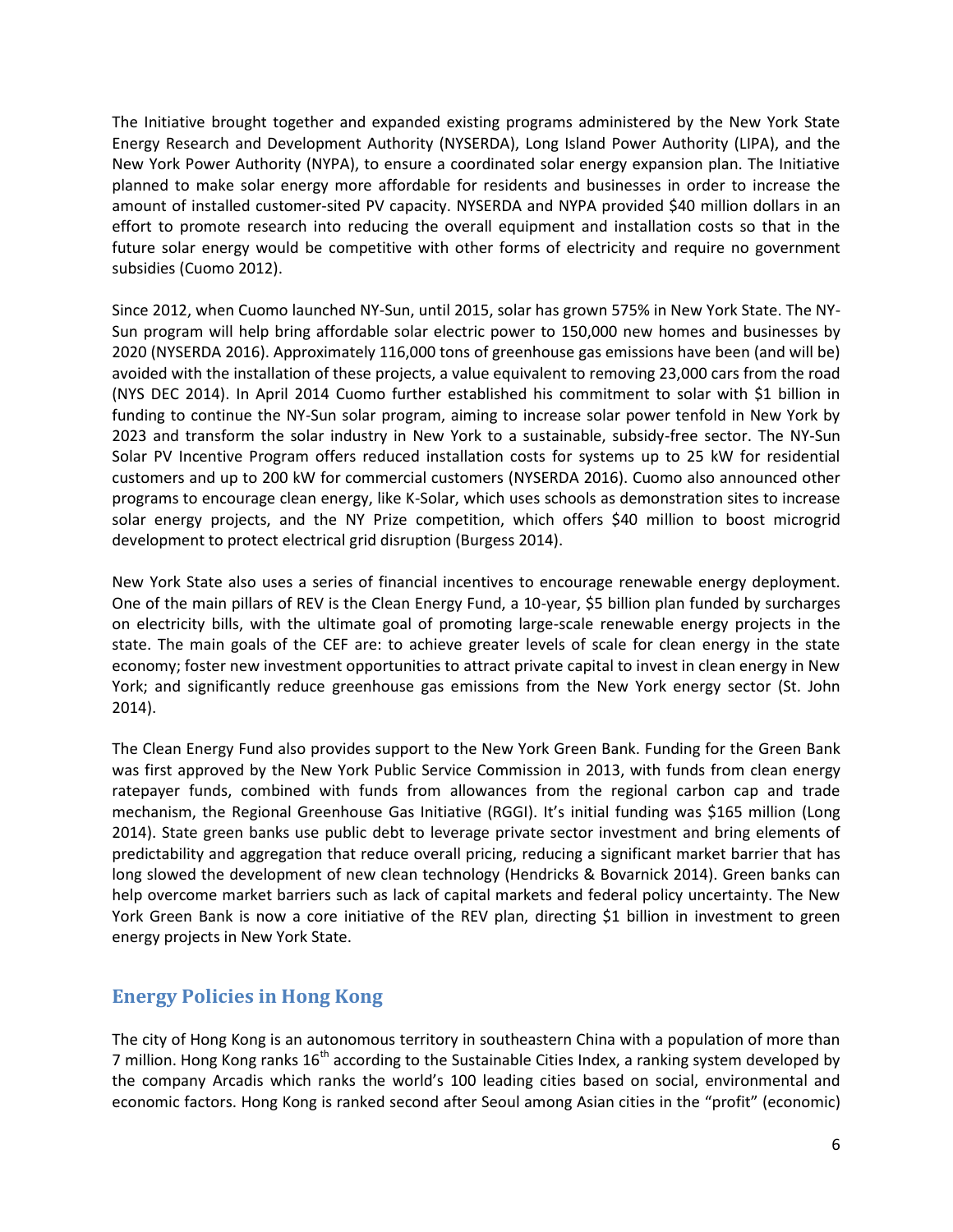sub-index, and is still one of the leading Asian cities in the "planet" sub-index. Hong Kong received its high ranking because of its place in the world market as a financial hub that promotes transparency and good relations between international companies (Arcadis 2016). However, for Hong Kong to continue being a financial center, it must maintain a livable, attractive environment for its inhabitants and visitors. The city recognizes that it must implement sustainable strategies that use resources efficiently, while still accounting for its growth.

The government of Hong Kong is aware that to maintain its competitive and prosperous economy it must address the pressing issues facing the city, such as increasing municipal solid waste and decreasing landfill space, high local pollution and regional smog, rising property prices, and a low proportion of renewable energy sources. Many of the sustainability initiatives in Hong Kong have come in the form of educational programs meant to encourage public participation in pollution control (Air Quality 2015). As the Vice Chairman of Hong Kong's Council for Sustainable Development stated, "Hong Kong's vision statement for sustainable development emphasizes social participation" (Cheng 2005). The government programs are meant to foster an environmentally conscious culture. Their "Public Participation" webpage offers a variety of green living tips, ranging from managing water waste to improving local air, and contains a secondhand market place and a city-wide "Food Wise" project aimed at reducing food waste (GovHK 2015). While Hong Kong has environmental legislation in place—mainly in the form of various emissions and disposal controls—its approach to environmental issues has concentrated on creating partnerships with businesses and the public in order to help them function more sustainably (Business 2015).

#### *Hong Kong's Energy Plan*

Hong Kong's current energy use is based on imported sources, since Hong Kong has no native fossil fuel resources. Mainland China provides all of Hong Kong's natural gas while Indonesia is Hong Kong's main supplier of coal (Census 2015). While mainland China is aggressively pursuing solar energy, Hong Kong's use of renewable energy is negligible; 100% of Hong Kong's installed capacity for electricity comes from fossil fuels [\(World](https://www.cia.gov/library/publications/the-world-factbook/geos/hk.html) Fact Book 2016). The 2016 Hong Kong Energy Statistics annual report found renewable energy usage so small that there were no independent statistics provided for renewable energy [\(Census](http://www.censtatd.gov.hk/hkstat/sub/sp90.jsp?productCode=B1100002) 2015). Hong Kong's economy is mainly composed of services and finance industries, and this has a great influence on how energy is used in the city. The commercial sector is the largest user of electricity in Hong Kong at 66% of total local consumption, followed by the domestic sector at 26.8%, and the industrial sector using a relatively low amount of 7.2% of the total (Census 2015).

Hong Kong's dependence on imported fuel and its lack of diversity in energy sources is not sustainable from either an environmental or a political perspective. The city's high use of fossil fuels has led to poor air quality, and the imported nature of these fuels has also left Hong Kong at the mercy of fluctuating oil prices. In response to its energy problems, Hong Kong has implemented an "Energy Saving Plan for Hong Kong's Built Environment 2015-2025+" (Environment Bureau 2015). This plan summarizes Hong Kong's efforts to address its energy problems. According to the Energy Saving Plan:

"Hong Kong has a high-density, high-rise lifestyle. As one of the world's major financial and commercial centres, where much of our activities take place in tall buildings, we use a substantial amount of energy to power our high GDP economy. Thus, energy saving, especially with respect to buildings and transportation, is our key effort in Hong Kong. Our energy-efficient transport system due to our high urban density has been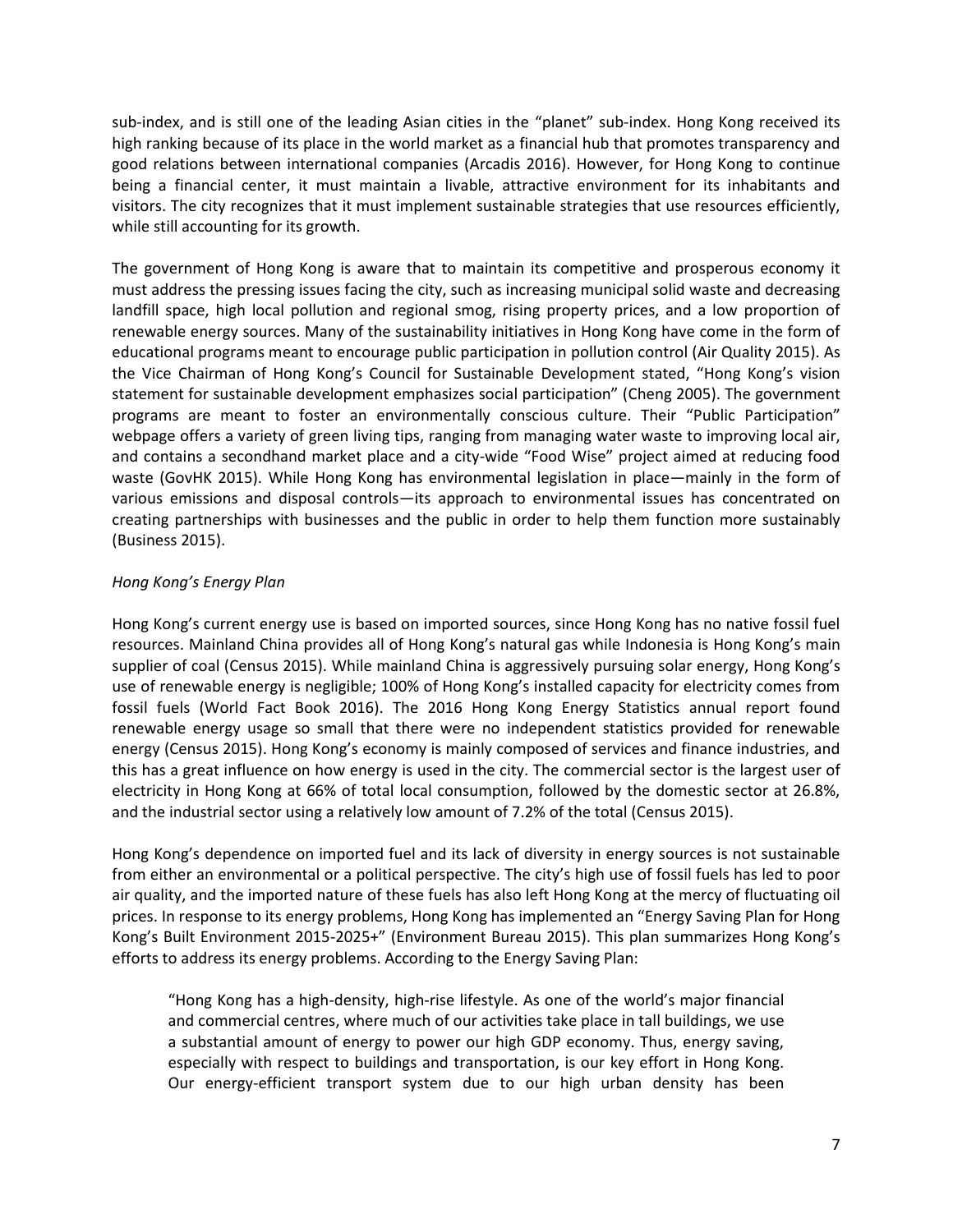internationally recognised since the 1980s, while Hong Kong's green building movement started in earnest in the 1990s" (Environment Bureau 2015).

Hong Kong's focus on saving energy has been effective in stabilizing energy use; while Hong Kong's GDP per capita has seen stable growth over the past decade, its energy consumption has remained fairly constant [\(World](http://databank.worldbank.org/data/reports.aspx?source=2&series=EG.USE.ELEC.KH.PC&country=) Bank 2016). The plan sets the goal of a 40% reduction in energy intensity by 2025 compared to 2005 levels, with expected reductions even after this deadline. The joint slogans of the program are: being "energy aware" and "energy wise." According to the report, buildings consume 90% of the city's electricity usage, and electricity accounts for 54% of Hong Kong's total annual energy enduse. Therefore the government targets buildings for energy reductions. The plan's energy saving guidelines and priorities call for better building design, improved inhabitant behavior, greater choice of energy efficient appliances, and educational programs. The government will take the lead with their own buildings, public housing and public sector development, and they expect private-sector building owners and managers to reduce their energy consumption by 5% by 2020 compared to 2014 levels, with future goals to be determined by 2020. In addition, the city enacted the Buildings Energy Efficiency Ordinance in 2012 to support these reforms, targeting four business services: air-conditioning installations, lighting installations, electrical installations and lift and escalator installations. The Ordinance requires that developers of new buildings comply with the design standards of the Building Energy Code (BEC), and that any retrofitting of these four building services complies with the BEC, and that commercial buildings undergo an energy audit every ten years (EMSD 2012).

The Energy Saving Plan also describes several successes to date. According to the plan, the city has: provided \$450 million to implement Building Energy Efficiency Fund Scheme (BEEFS) programs; developed a regulatory structure to target energy use in buildings through the Building (Energy Efficiency) Regulation (B(EE)R), Buildings Energy Efficiency Ordinance (BEEO), and the Energy Efficiency Labeling of Products Ordinance (EELPO); and has set a significant goal of achieving the BEAM Plus Gold standard for all major government buildings. The plan also specifies gaps to be filled which include improved and more readily available energy data for the public, mobilizing stakeholders, and increasing the energy efficiency of already existing buildings (Environment Bureau 2015).

#### *What About Solar?*

While the efforts of these programs are effective, they may not be a lasting solution for Hong Kong. Hong Kong will still remain dependent on imported fossil fuels. The use of renewable energy in Hong Kong is very limited, with only a handful of larger scale operations in place. One of the biggest deterrents to developing renewable energy in Hong Kong is the territory's small size and dense population.

The commercial, residential, and industrial buildings in Hong Kong are highly concentrated in a small area of the city. This zone not only consumes most of Hong Kong's energy, but it is also extremely difficult to install and support solar infrastructure here. The government of Hong Kong published a study in 2000 titled, "Study on the Potential Applications of Renewable Energy in Hong Kong." The report outlined the renewable technologies available worldwide at the time, and detailed their use for Hong Kong. The report analyzed two possible solar sources, solar PV systems and solar thermal electric systems. Though solar thermal electric systems are significantly more efficient in their solar-to-energy conversion, they were discarded as a viable option in Hong Kong for two main reasons: they need land and direct sunlight. Hong Kong has neither; land is severely limited, and most undeveloped land is sectioned off for parks. Additionally, Hong Kong has a larger proportion of diffuse solar radiation than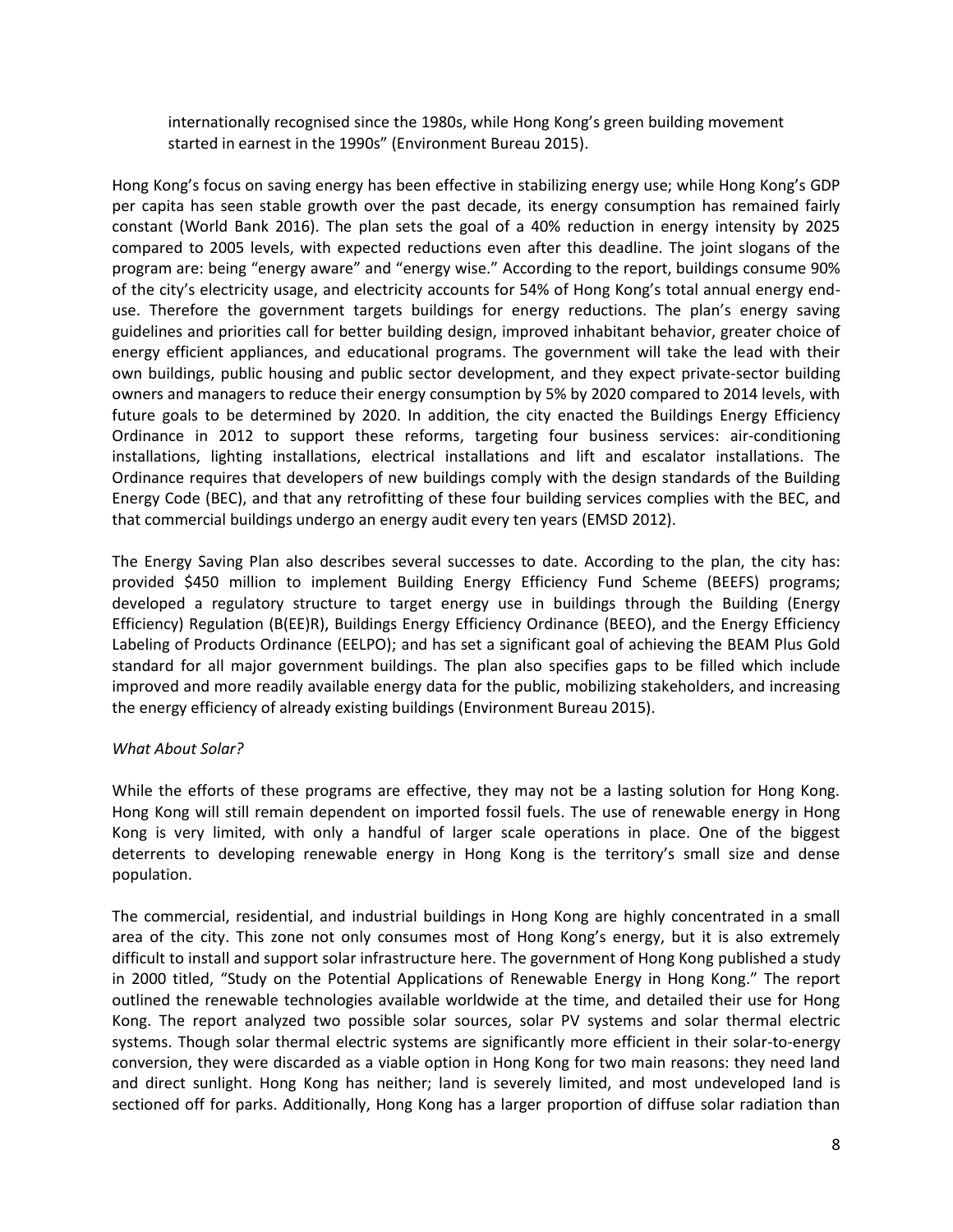direct solar radiation. The report determined that solar PV systems were the most viable for use in Hong Kong. Solar PV systems are "particularly suitable for the dense urban environment of Hong Kong" because they are "unobtrusive and silent in operation and can be mounted on buildings or elsewhere, using space that is already alienated" ([EMSD](http://www.emsd.gov.hk/filemanager/en/content_299/stage1_report.pdf) 2002). These PV systems could be theoretically connected to the grid and contribute to the city's overall energy sources. However, these PV systems are expensive to install and take many years to return their value to the consumer. Although the report outlines high potential renewable energy production, the estimate was overly optimistic and assumed widespread use of solar technology throughout Hong Kong and an adapted building design for increased access to solar power. Even 16 years after this report was issued, solar is still significantly more expensive for the typical Hong Kong resident, and the infrastructure is still not there.

The most prevalent use of solar PV systems in Hong Kong is solar water heating, though this is still relatively rare. The government promoted solar heating as a simple way that consumers could reduce their energy bills; however, the barriers are significant and once again tied to space. Typically, residential water heating in Hong Kong directly heats water to be used, without using hot water storage tanks. Solar water heating technology is dependent on the availability of a water tank to retain heat. To implement this technology, buildings would have to be adapted, but this is difficult because of already constrained residential space. Larger commercial and institutional installations have a better potential for solar water heating technology use because they have relatively more space. This is why solar water heating is mostly used at sites like hotels, hospitals and sports facilities where centralized water heating and storage is practical. The 2000 report stipulates that use of this technology would have to be assessed on a site-by-site basis, and it also adds that water heating in Hong Kong only accounted for 8% of total energy consumption at the time (EMSD 2002).

Additionally, some small-scale photovoltaic and wind systems have been installed in remote areas to generate nominal electrical power for lighting and on-site data recording equipment. But for solar energy to be used on a widespread scale in Hong Kong, there would have to be large reform on much of the city's infrastructure and an improvement of the efficiency and adaptability of solar energy technology. In recent years a few buildings and plants have been constructed with the use of renewable energy in mind, but the combined impact of these efforts is so small that they do not appear in annual reports of energy use in Hong Kong. The largest solar PV system in Hong Kong is in the Lamma Power Station. Commissioned by HK Electric, it was installed in July 2010 and has a total installed capacity of 1MW of solar, which is very small compared to the plant's overall capacity of 3,737 MW ([HK](https://www.hkelectric.com/en/MediaResources/Documents/LPS_2014.pdf) Electric 2014). Another, even smaller example of solar energy use in Hong Kong is the city's first zero carbon building, which uses mixed sources of renewable energy and has a 100 kW solar energy capacity [\(Environment](http://www.enb.gov.hk/sites/default/files/pdf/EnergySavingPlanEn.pdf) Bureau 2015; [HK](http://re.emsd.gov.hk/english/solar/solar_ph/files/non_gov_PV_Jun2014.pdf) RE Net 2014). A variety of other smaller scale projects also exist, and are distributed among public lighting, private commercial or residential use, and some government installations built mostly for educational purposes. Nevertheless, the capacity of these solar energy systems is miniscule compared to Hong Kong's total energy needs.

## **Solar Policies in Freiburg, Germany**

Freiburg is a small city with a population of about 22,000 located in the German state of Baden-Württemberg. Freiburg emerged as a "green city" in the mid-1970s when the community mobilized against plans for a nuclear plant to be built in the nearby village of Wyhl, and successfully caused the cancellation of the plant's construction (Morris & Pehnt 2012).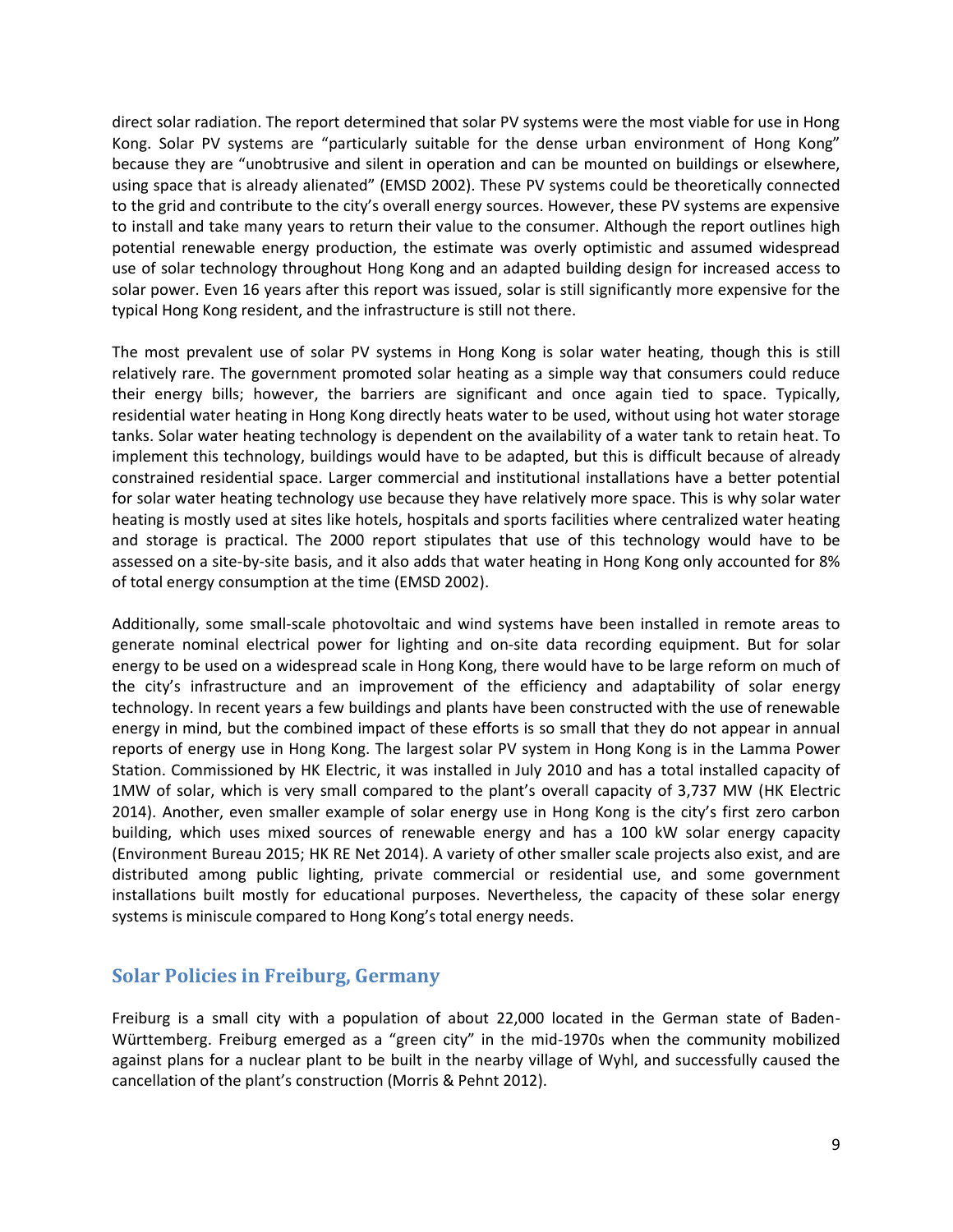In 1986, the city council drafted an "energy supply concept," an agenda that prioritized better energy practices for the city. The citizens of Freiburg were particularly concerned with energy sources that they considered dangerous, such as coal and nuclear energy. The energy supply concept outlined plans for Freiburg to function without nuclear power, by using energy more efficiently and utilizing renewable energy options like solar and wind. About 50% of electricity in the city is generated using highly efficient combined heat and power plants. The city has also targeted building insulation to achieve its energy goals. The Freiburg low-energy building standard required investment costs to exceed national standards by 5-15% (although national standards caught up after a 5 year period). Freiburg building standards were adjusted in 2008 to include highly effective insulation and the use of combined heat and power systems to conserve energy via a 'passive house standard' (Rohracher & Spåth 2013). In addition, six wind turbines with a capacity of 1.8 MW each were installed within the city.

Freiburg's title of "eco city" is held in large part because of the city's involvement in the solar energy industry. Freiburg is an ideal location for solar energy generation because it is located in one of Germany's sunniest regions (Janzing 2008). In 1992, the Fraunhofer Institute for Solar Energy Systems built an off-grid solar home in Freiburg, to show that a family could meet all of their energy needs using renewable energy (Morris & Pehnt 2012). This project was supported by the German Federal Ministry for Research and Technology, the state of Baden-Württemberg, and the city, and lasted from 1992 to 1995. The "solar home" generated solar heat and photovoltaic electricity with 4.2 kilowatt peak, accompanied with an electric energy storage battery (Fraunhofer Institute 2016). In Germany, the law requires that every new house built must waste no more than 75 kWh per square meter annually, which is roughly a quarter of the energy that is wasted by traditional Victorian-style houses in Britain. In Freiburg the requirements are even lower at 65 kWh, and may be lowered to between 40 and 50 kWh in coming years (Purvis 2008). In 2007, the city council required that any sections of the city under development needed to hire a consulting firm to judge the feasibility of adjusting to more environmentally sound energy supply options. The standard at that point involved gas-fired boilers combined with solar capture, but developers were required to utilize the more environmentally friendly alternative if it was less than 10% more expensive than the standard implementation (Rohracher & Spath 2013).

Freiburg's "eco-city" features the neighborhood of Vauban, which has been developed as a 'sustainable model district.' Vauban was originally a French military barrack, but was vacated by the military in 1992 (Vauban District 2016). Members of the community were heavily involved in the development of Vauban. The Vauban Forum, a citizens group, advocated for utilizing the former military site for an ecofriendly project. The city of Freiburg upheld the "learning by planning" principle as a guideline for flexibility in development, and allowed for citizen participation throughout the development of the project. The City of Freiburg funded the Vauban sustainable model district project in collaboration with building and development investors, but worked cooperatively with Vauban Forum and other citizens. The initial investment for this project by the city of Freiburg was about 500 million euros (about 562 million USD) (Vauban District 2016).

Known as the "solar settlement," the community of Vauban was built between 2000 and 2005 and contains 50 PlusEnergy houses, a design concept coined by Freiburg architect Rolf Disch that involves photovoltaic solar trackers and architectural techniques that preserve heat. The Solar Settlement has received multiple awards for housing design, and the residential units have been fully occupied since their completion (Disch 2016). The design of the homes in the neighborhood was a collaboration between private builders and the Baugruppen, a community of building collectives who advocate for equitable housing development. Housing construction focused heavily on energy efficiency, the use of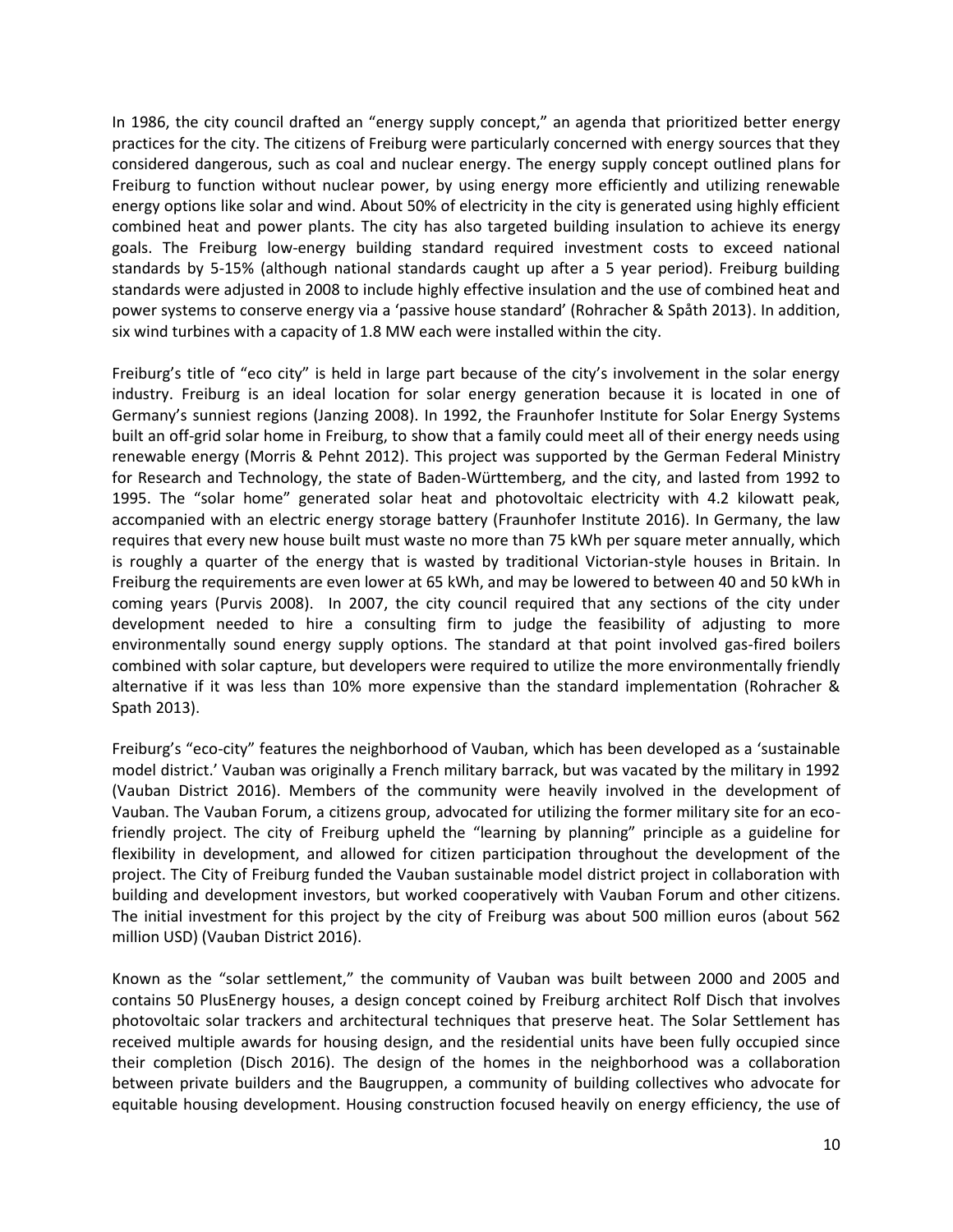natural materials such as wood and clay, and green roofs for heat and rainwater management. The key to Vauban's design is its energy generation, which relies heavily on solar energy and storage. More than 450 square meters of solar collectors were completed during the first building phase, and the capacity has continued to be expanded thanks to federal and regional subsidies (Vauban District 2016).

#### *The Larger Context: Germany's Energiewende*

The city of Freiburg does not stand as an isolated 'eco-city.' Germany has been a pioneer in renewable energy implementation for the last 50 years. The *Energiewende*, the German term for the transition to a low-carbon, reliable and affordable energy supply, began in response to the oil crisis of 1973, catalyzed by OPEC's oil embargo during the Arab-Israeli war. This embargo cut off oil supply to several countries, causing gas shortages and a spike in oil prices (Office of the Historian 2016). Faced with the uncertainty of traditional energy sources, Germany was motivated to find alternatives. The Federal Environmental Agency of Germany, the country's main environmental protection agency, was founded in 1974, and began regulating buildings' energy demand and insulation to be heated more efficiently, and investing in research and development for renewables (Morris & Pehnt 2012).

The most notable innovation in renewable energy policy was the feed-in tariff. Though other countries such as the United States had used a similar strategy, Germany was the first country to coin "feed-in tariffs" as a way of financing green energy. Feed-in tariffs are policy mechanisms that promote renewable energy by using public funds to pay at-or-above retail price for renewable energy generation using long-term contracts (Imoru, Halidu, Imoru & Tsado 2015). Originally adopted as the "Stromeinspeisungsgesetz" (StrEG), or "Law on Feeding Electricity into the Grid" in 1991, the law required utilities to purchase energy from renewable sources, such as wind, solar, hydropower, and biomass at a percentage of the current retail price. Initially these regulations proved problematic and unsuccessful for the promotion of costlier technologies such as wind and photovoltaic solar. The law was then reconstructed and expanded as a part of the German Renewable Energy Sources Act (in German, the Erneuerbare-Energien-Gesetz, EEG) in 2000 (Federal Ministry for the Environment 2000). This act stated that feed-in tariffs would decrease at specific intervals after initial investments, as renewable energy sources became more prevalent and less expensive. This allows for amendments as the market changes, as a way of encouraging adaptation and development. The flexible nature of the act, and the use of a model that is easily duplicated means that German environmental policy has served as a benchmark for other countries who want to adopt policies to encourage renewable energy. The German Renewable Energy Sources Act is credited for a mass adoption of solar, wind, hydropower and biomass technologies in Germany and across Europe.

Community involvement in renewable energy projects is an inherent part of the success of *Energiewende*. The German Renewable Energy Sources Act has been amended multiple times since 2000, and its impact on German communities has varied. In the past 10 years, the number of energy cooperatives in Germany, who coordinate and complete energy projects, has grown from 8 to 800, and 90% of these co-ops specialize in solar power (Harvey 2016). Photovoltaic projects are viewed as the less risky option for investment when compared to wind, because of installation costs and construction processes. In recent years, feed-in tariffs have decreased incrementally over the years as a way of phasing out government funding to encourage private investment. However, the amount of investment in renewable energy projects and co-ops dropped 25% in 2015, according to a survey conducted by Germany's regulation association, the DGRV (Deutscher Genossenschafts- und Raiffeisenverband) (DGRV 2016).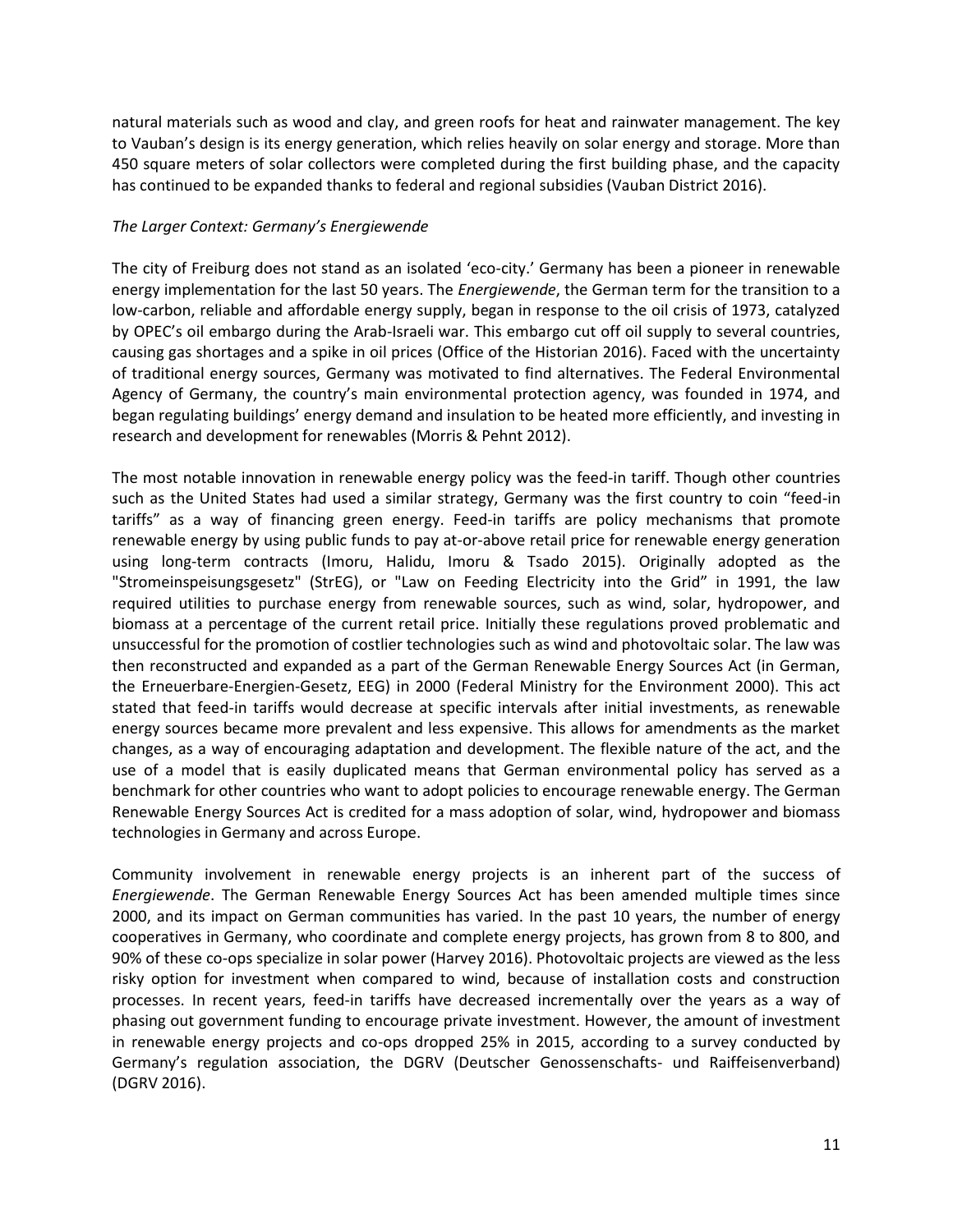The Renewable Energy Act of 2014 set fixed values for purchasing PV electricity from generation sites, and proposed that the feed-in tariff be replaced with an auction system. This means that proposed renewable energy projects will have to win government funding through auctions, which will be held three times a year by the Federal Network Agency, the German regulatory office for electricity. The purpose of these auctions is to encourage competition between different renewable energy stakeholders in the electricity market, such as community co-ops and energy companies, while keeping to the defined renewable energy "growth corridors" the country has set for itself, set at 2.4 to 2.6 GW PV of annual growth (Wirth 2016).

The concern is that there is not enough stakeholder diversity present in the market for competition to expand the renewables market. However, the government has instituted an exemption for solar projects under 750 kW having to participate in auctions, which is good for smaller community solar projects, as they will continue to receive government funding through the feed-in tariff system (Harvey 2016). Systems with power less than 100kW still qualify for the feed-in tariff, while systems over 100 kW must market the electricity generated. Germany began holding auctions in 2015; in the fifth and most recent auction, held in August 2016, Germany's Federal Network Agency allocated 130 MW to 25 successful bids (Enkhardt 2016). The average bid amount was about €0.0723 per kilowatt hour, which was slightly less than the €0.0741 average from the fourth auction held in April. President of the Federal Network Agency Jochen Homann believes this is a good sign for the market, and stated that, "The price decline was evidence of the effective competition between ground-mounted PV systems" (Meyers 2016).

Germany is home to a handful of the largest solar parks in the world, such as Solar Park Meuro which opened in 2011, and Neuhardenberg Solar Park which opened in 2012 (Bay Energy Group 2016; Canadian Solar 2016). Germany's 1.5 million solar power plants account for 40 GW of installed capacity for renewables. As Germany continues to pursue its commitment to solar and other renewable energy sources, development will focus on expansion and storage. In order to reach the country's goals of 200 GW of PV capacity by 2050, 4-5 GW of capacity must be installed annually. Conversion and storage of renewable energy is an important element of Germany's solar energy future. In 2015, 41% of all new solar installations were equipped with backup batteries.

# **Conclusion**

The recent expansion of solar energy worldwide has been driven by government policies and incentives aimed at supporting and promoting solar power. Many solar technologies are not yet cost-competitive with conventional energy sources, so governments have encouraged solar energy development through a broad range of fiscal, regulatory, market and other policy instruments. In Germany, for example, the rapid market growth of solar energy can be attributed to the feed-in-tariff system that guarantee attractive returns on investment along with regulatory requirements mandating full grid access and power purchase. In the United States, federal and state incentives are the driver behind the rapid deployment of solar energy (Timilsina et al. 2012). Some local governments in America are also active in this arena.

In Freiburg, the early uptake in thermal solar capacity during the late 1990s was largely driven at the local level, through taxes on electricity and investment subsidies paid out by municipal utilities (Rohracher & Spath 2013). Energy policy in New York City had a large focus on sustainability and renewable energy since the time of former Mayor Bloomberg, but state-level action has also contributed to completion of goals and initiatives at the local level. Hong Kong, by contrast, is largely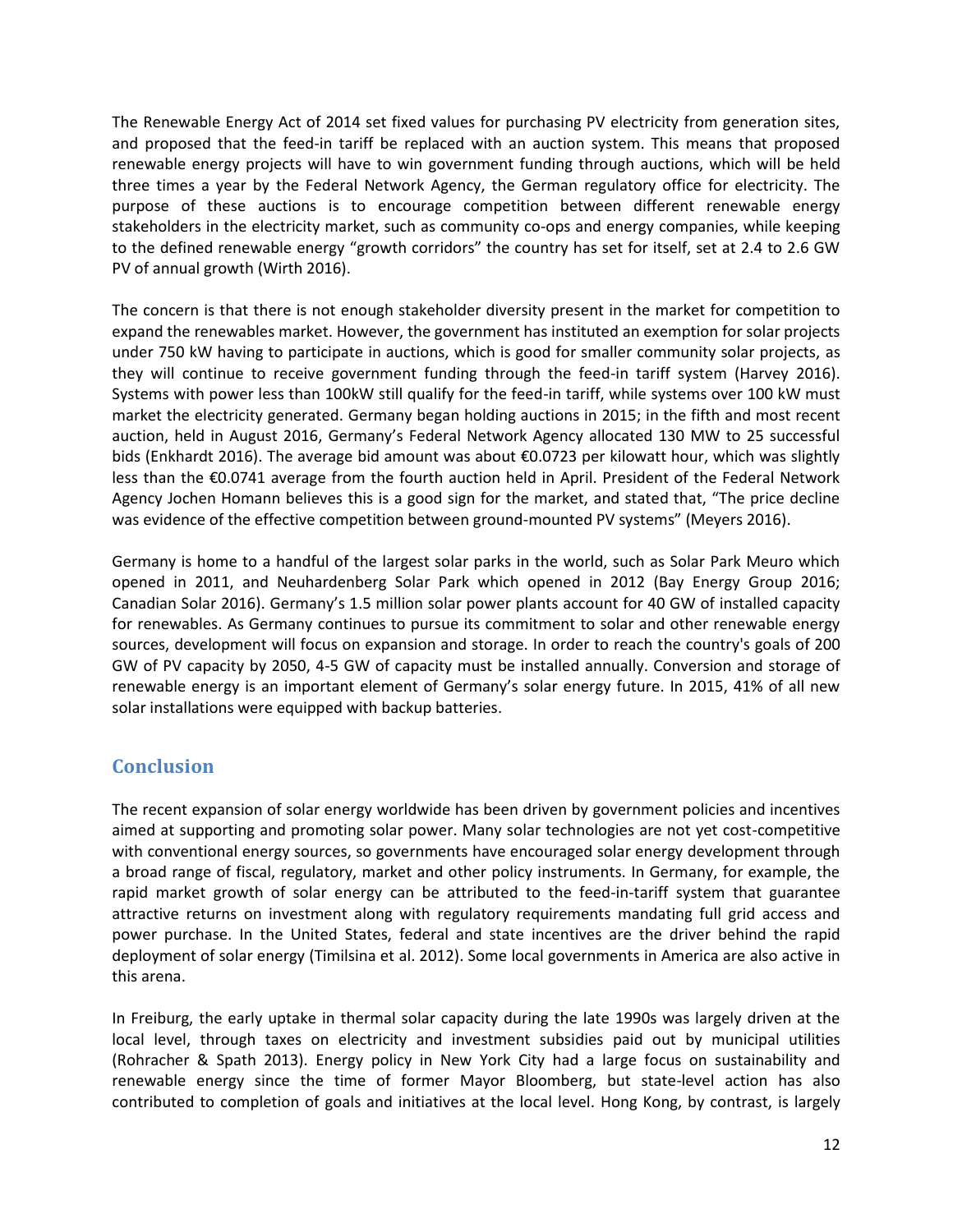limited by its energy dependence, and has relied nearly completely on fossil fuels for energy, without a concerted policy effort to spur investment in solar energy.

The cities of New York and Hong Kong are large, dense, highly populated and growing areas that have to meet the energy needs of millions of residents and visitors. Both cities have very little land available for solar installations, and have many high-rise buildings that are unsuitable for current solar technologies. But New York City is working to overcome this obstacle by utilizing community solar programs, reducing soft costs for residents like permitting and interconnection standards, and taking advantage of state level programs that encourage renewable energy investment. Both New York City and Hong Kong governments have focused effort on government-owned buildings that they directly control. New York City has even gone as far as stating that 100% of government buildings will ultimately be run by renewable energy. Hong Kong, however, depends largely on imported fossil fuels, and has focused largely on energy conservation and energy efficiency measures.

Freiburg and New York City have both placed great emphasis on community mobilization and local input. New York City's Solarize NYC program and the NYC Solar Partnership both rely on the collaboration of community members. New York City's goals under OneNYC were also developed with feedback from local stakeholders and community groups. Freiburg and other cities in Germany have a very inclusive model when it comes to policymaking, seeking local participation whenever possible. All three cities have in some ways targeted the building sector, which is reasonable considering that in urban areas buildings are often the largest consumers of energy and largest emitters of greenhouse gas emissions. They have looked at building insulation standards, building codes, combined heat and power policies, and passive house standards. Each city has also set specific and measurable goals related to energy and greenhouse gas emissions reductions, in order to measure progress. With the demand for energy growing worldwide, and more of the world living in urban areas, cities need to learn how to transition to a sustainable economy based on renewable energy. This largely depends on the technology that reduces the price of renewables, but cities are making the transition nevertheless.

## **Discussion Questions**

- 1. What are the benefits of solar energy compared to traditional fossil fuel sources?
- 2. What are the challenges associated with solar energy deployment and installation in dense urban areas?
- 3. What is government's role in renewable energy policy? How does this role differ at the local, regional and national level?
- 4. How can local government ensure public support for renewable energy policies?
- 5. What is the significance of New York City's commitment to power 100% of government operations from renewable sources?
- 6. Freiburg is a small city compared to many urban areas; can any of Freiburg's initiatives be replicated on a larger scale?
- 7. Is solar energy a viable option for Hong Kong's growing needs?
- 8. If Hong Kong pursues more renewable energy, what lessons can it learn from the cities of New York and Freiburg?
- 9. What is the importance of setting measurable goals when it comes to sustainability policy?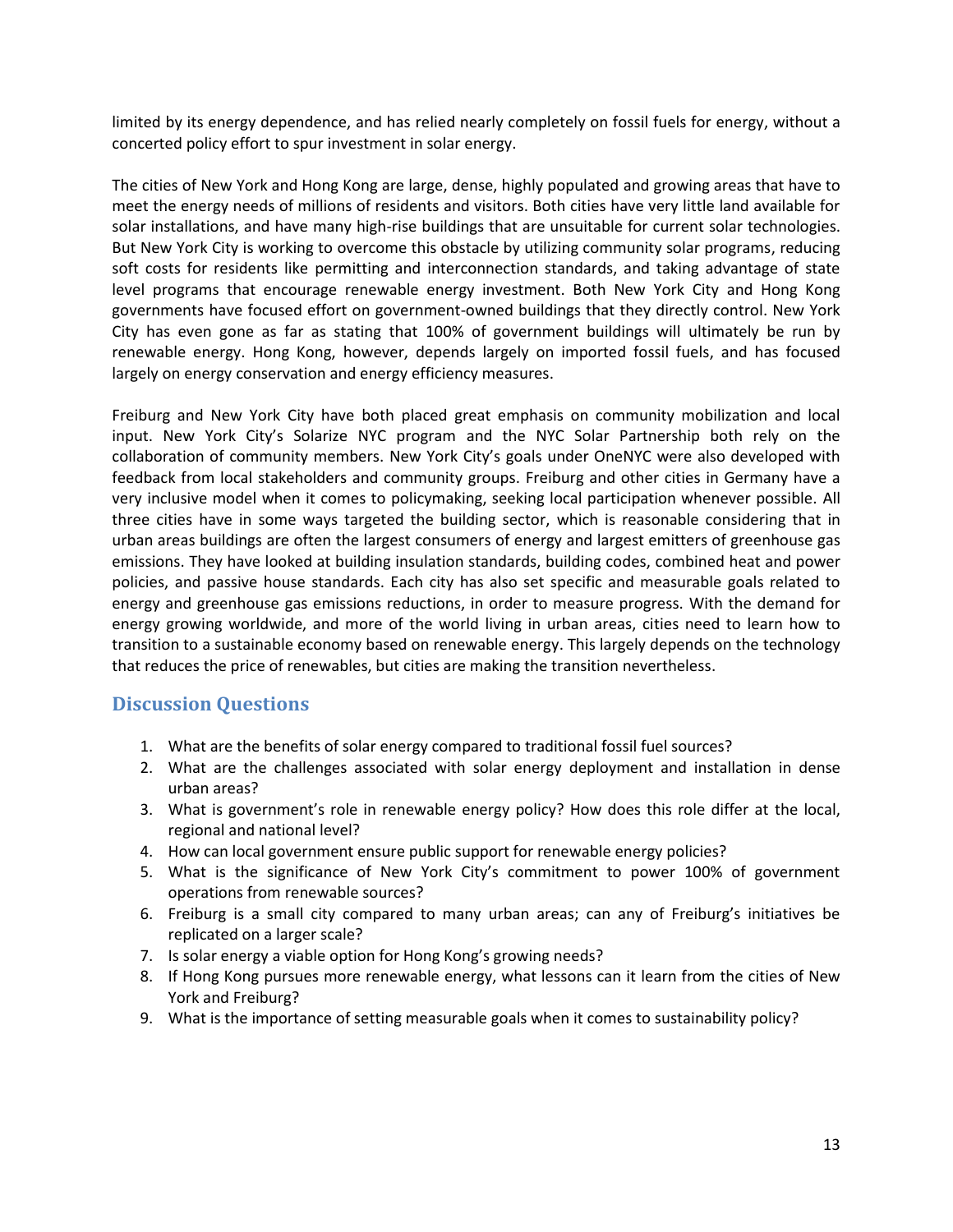### **References**

Arcadis. (2016). "Sustainable Cities Index." [https://www.arcadis.com/en/global/our-perspectives/sustainable](https://www.arcadis.com/en/global/our-perspectives/sustainable-cities-index-2016/)[cities-index-2016/](https://www.arcadis.com/en/global/our-perspectives/sustainable-cities-index-2016/)

Bay Energy Group. (2016). "Neuhardenberg, 19.69 MWp." [http://www.bayenergy.net/references/solar-power](http://www.bayenergy.net/references/solar-power-plant/neuhardenberg/)[plant/neuhardenberg/](http://www.bayenergy.net/references/solar-power-plant/neuhardenberg/)

Bloomberg News. (2016). "China's Solar Prices Can Fall 38%, Become Competitive with Coal." [http://www.bloomberg.com/news/articles/2016-05-23/china-s-solar-prices-can-fall-38-become-competitive-with](http://www.bloomberg.com/news/articles/2016-05-23/china-s-solar-prices-can-fall-38-become-competitive-with-coal)[coal](http://www.bloomberg.com/news/articles/2016-05-23/china-s-solar-prices-can-fall-38-become-competitive-with-coal)

Burgess, J. (2014). "Governor of New York Pledges Another \$1 Billion to NY-Sun Initiative." *Oilprice.com.* [http://oilprice.com/Latest-Energy-News/World-News/Governor-of-New-York-Pledges-Another-1-Billion-to-NY-](http://oilprice.com/Latest-Energy-News/World-News/Governor-of-New-York-Pledges-Another-1-Billion-to-NY-Sun-Initiative.html)[Sun-Initiative.html](http://oilprice.com/Latest-Energy-News/World-News/Governor-of-New-York-Pledges-Another-1-Billion-to-NY-Sun-Initiative.html)

Burr, J., Dutzik, T., Schneider, J. and Sargent, R. (2014). "Shining Cities At the Forefront of America's Solar Energy Revolution." Environment Colorado Research & Policy Center and Environment America Research & Policy Center. 1-62.

Canadian Solar. (2016). "Solarpark Meuro, Germany: World's Largest Solar Power Plant 2011 Produces Power with Canadian Solar Modules." <http://www.canadiansolar.com/solar-projects/solarpark-meuro-germany.html>

Census and Statistics Department. (2015). "Hong Kong Energy Statistics 2015 Annual Report." *The Government of the Hong Kong Special Administrative Region.*  <http://www.censtatd.gov.hk/hkstat/sub/sp90.jsp?productCode=B1100002>

Cheng, E. (2005). "Sustainable Development in Hong Kong." *Hong Kong Council for Sustainable Development.*  <http://www.enb.gov.hk/sites/default/files/susdev/html/en/su/20051214sdhk.pdf>

City of New York. (2015). "De Blasio Administration Moves to Power 100 Percent of City Government From Renewable Sources of Energy." Office of the Mayor. [http://www1.nyc.gov/office-of-the-mayor/news/478-15/de](http://www1.nyc.gov/office-of-the-mayor/news/478-15/de-blasio-administration-moves-power-100-percent-city-government-renewable-sources-of)[blasio-administration-moves-power-100-percent-city-government-renewable-sources-of](http://www1.nyc.gov/office-of-the-mayor/news/478-15/de-blasio-administration-moves-power-100-percent-city-government-renewable-sources-of)

City of New York. (2016a). "Climate Week: Solar Power In NYC Nearly Quadrupled Since Mayor de Blasio Took Office and Administration Expands Target." [http://www1.nyc.gov/office-of-the-mayor/news/767-16/climate](http://www1.nyc.gov/office-of-the-mayor/news/767-16/climate-week-solar-power-nyc-nearly-quadrupled-since-mayor-de-blasio-took-office-and)[week-solar-power-nyc-nearly-quadrupled-since-mayor-de-blasio-took-office-and](http://www1.nyc.gov/office-of-the-mayor/news/767-16/climate-week-solar-power-nyc-nearly-quadrupled-since-mayor-de-blasio-took-office-and)

City of New York. (2016b). OneNYC 2016 Progress Report.

City University of New York. (2016). Solar in New York City. <http://www.cuny.edu/about/resources/sustainability/solar-america.html>

Cuomo, A. (2012). "Governor Cuomo Announces Comprehensive NY-Sun Initiative to Expand Solar Development." New York State: Office of the Governor[. https://www.governor.ny.gov/press/04192012-sun-initiative](https://www.governor.ny.gov/press/04192012-sun-initiative)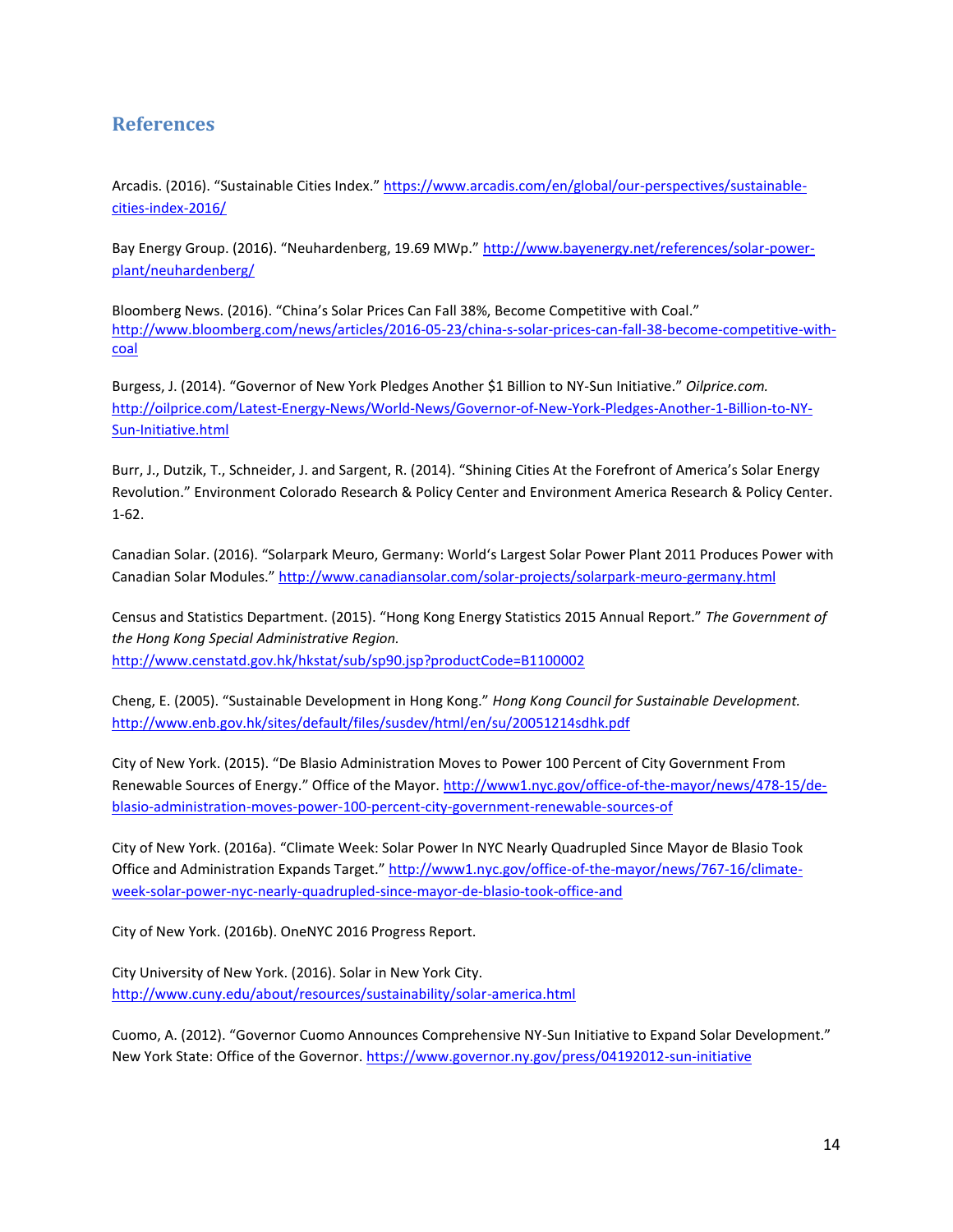Devabhaktuni, Vijay, et al. (2013). "Solar energy: Trends and enabling technologies." *Renewable and Sustainable Energy Reviews*, Vol 19. 555-564.

[http://techno.su.lt/~bielskis/straipsniai%20ir%20knygos/Solar%20energy%20Trends%20and%20enabling%20techn](http://techno.su.lt/~bielskis/straipsniai%20ir%20knygos/Solar%20energy%20Trends%20and%20enabling%20technologies.pdf) [ologies.pdf](http://techno.su.lt/~bielskis/straipsniai%20ir%20knygos/Solar%20energy%20Trends%20and%20enabling%20technologies.pdf)

DGRV. (2016). "DGRV annual survey of energy cooperatives: renewed drop in number of new energy cooperatives." <https://www.dgrv.de/weben.nsf/web/annualsurveyenergycooperatives>

Disch, R. (2016). "The Solar Settlement in Freiburg." *Solar Architektur.*  <http://www.rolfdisch.de/index.php?p=home&pid=78&L=1#a564>

Eclareon. (2014). "PV Grid Parity Monitor: Commercial Sector." [http://www.leonardo-energy.org/sites/leonardo](http://www.leonardo-energy.org/sites/leonardo-energy/files/documents-and-links/pv_gpm_3_commercial_2014.pdf)[energy/files/documents-and-links/pv\\_gpm\\_3\\_commercial\\_2014.pdf](http://www.leonardo-energy.org/sites/leonardo-energy/files/documents-and-links/pv_gpm_3_commercial_2014.pdf)

Electrical and Mechanical Services Department (EMSD). (2002). "Study on the Potential Applications of Renewable Energy in Hong Kong." *The Government of the Hong Kong Special Administrative Region. [http://www.emsd.gov.hk/en/energy\\_efficiency/new\\_renewable\\_energy/](http://www.emsd.gov.hk/en/energy_efficiency/new_renewable_energy/)*

Electrical and Mechanical Services Department (EMSD). (2012). "Buildings Energy Efficiency Ordinance." *The Electrical & Mechanical Services Department.* [http://www.beeo.emsd.gov.hk/en/mibec\\_beeo.html](http://www.beeo.emsd.gov.hk/en/mibec_beeo.html) 

Energy Information Administration (EIA). (2016). "Annual Energy Outlook 2016." <http://www.eia.gov/forecasts/aeo/>

Enkhardt, S. (2016). "Germany's Fifth Solar Auction Allocates 130 MW to 25 projects." *PV Magazine.* [http://www.pv-magazine.com/news/details/beitrag/germanys-fifth-solar-auction-allocates-130-mw-to-25](http://www.pv-magazine.com/news/details/beitrag/germanys-fifth-solar-auction-allocates-130-mw-to-25-projects_100025687/#axzz4GT5VwI5u) [projects\\_100025687/#axzz4GT5VwI5u](http://www.pv-magazine.com/news/details/beitrag/germanys-fifth-solar-auction-allocates-130-mw-to-25-projects_100025687/#axzz4GT5VwI5u)

Environment Bureau. (2015). "ENERGY SAVING PLAN For Hong Kong's Built Environment 2015~2025+." *The Government of the Hong Kong Special Administrative Region.* <http://www.enb.gov.hk/en/energysavingplan.html>

Farmer, J. Doyne and Francois Lafond. (2015). "How Predictable is Technological Progress?" Institute for New Economic Thinking (INET), Oxford University.<https://arxiv.org/pdf/1502.05274v4.pdf>

Farrell, J. (2013). "What are the Barriers to Distributed Renewable Energy?" *Renewable Energy World.*  [http://www.renewableenergyworld.com/rea/blog/post/2013/02/barriers-to-distributed-renewable-energy](http://www.renewableenergyworld.com/rea/blog/post/2013/02/barriers-to-distributed-renewable-energy-slideshow)[slideshow](http://www.renewableenergyworld.com/rea/blog/post/2013/02/barriers-to-distributed-renewable-energy-slideshow)

Federal Ministry for the Environment, Nature Conservation and Nuclear Safety. (2000). Act on Granting Priority to Renewable Energy Sources. Public Relations Division. Berlin, Germany. <http://www.bmub.bund.de/fileadmin/bmu-import/files/pdfs/allgemein/application/pdf/res-act.pdf>

Frankfurt School-UNEP Centre. (2016). "Global Trends in Renewable Energy Investment." Report with Bloomberg New Energy Finance. [http://fs-unep](http://fs-unep-centre.org/sites/default/files/publications/globaltrendsinrenewableenergyinvestment2016lowres_0.pdf)[centre.org/sites/default/files/publications/globaltrendsinrenewableenergyinvestment2016lowres\\_0.pdf](http://fs-unep-centre.org/sites/default/files/publications/globaltrendsinrenewableenergyinvestment2016lowres_0.pdf)

Fraunhofer Institute for Solar Energy Systems. (2016). "Energy Self-Sufficient Storage House." [https://www.ise.fraunhofer.de/en/admin-folder/archiv/areas-of-business-and-market-areas/copy\\_of\\_hydrogen](https://www.ise.fraunhofer.de/en/admin-folder/archiv/areas-of-business-and-market-areas/copy_of_hydrogen-technology/hydrogen-generation-and-storage/electrolysis/energy-self-sufficient-solar-house)[technology/hydrogen-generation-and-storage/electrolysis/energy-self-sufficient-solar-house](https://www.ise.fraunhofer.de/en/admin-folder/archiv/areas-of-business-and-market-areas/copy_of_hydrogen-technology/hydrogen-generation-and-storage/electrolysis/energy-self-sufficient-solar-house)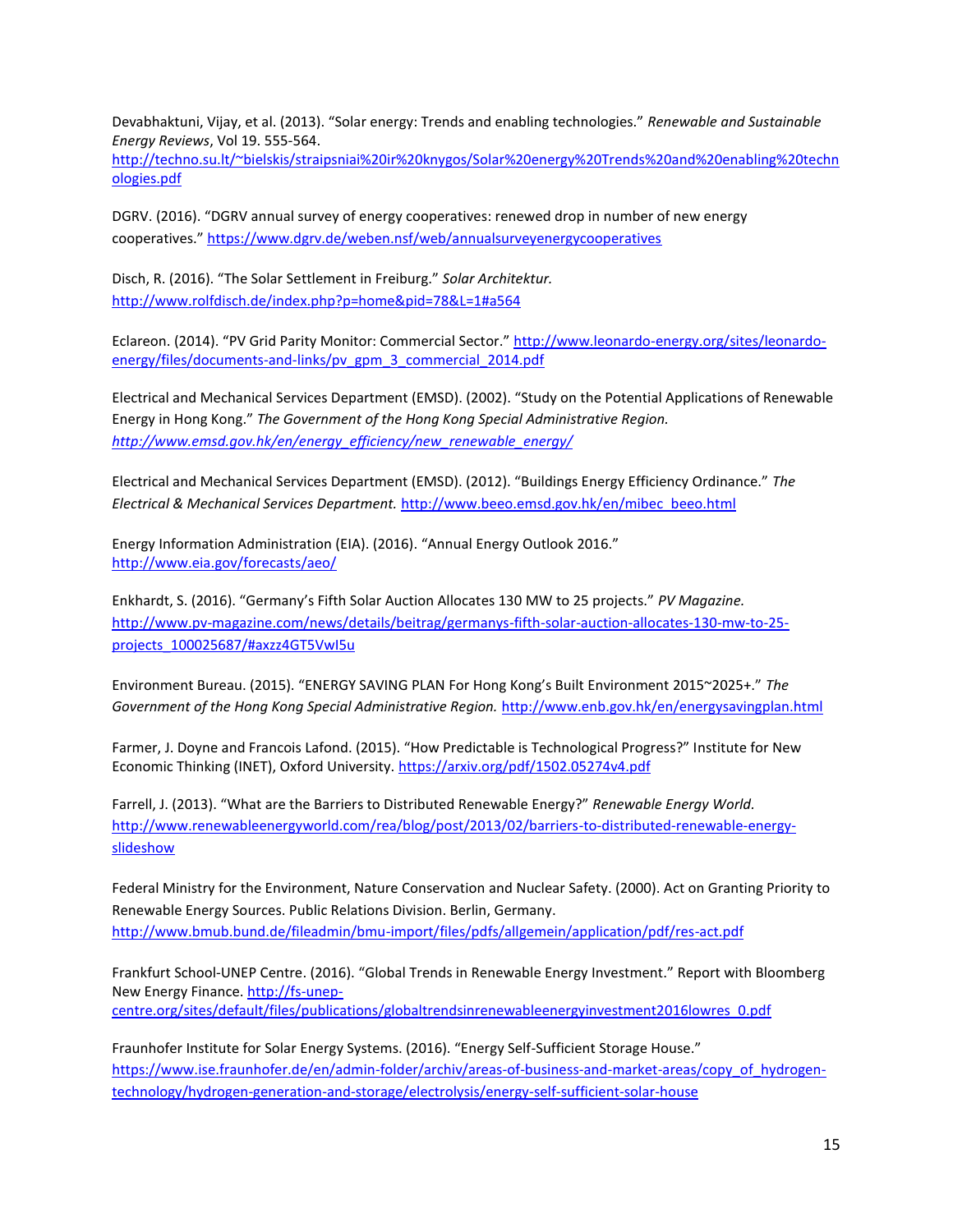Galbraith, K. (2013). "Filling the Gaps in the Flow of Renewable Energy." *New York Times.*  [http://www.nytimes.com/2013/10/03/business/energy-environment/Filling-the-Gaps-in-the-Flow-of-Renewable-](http://www.nytimes.com/2013/10/03/business/energy-environment/Filling-the-Gaps-in-the-Flow-of-Renewable-Energy.html?_r=0)Energy.html? r=0

GovHK. (2015). "Public Participation." <http://www.gov.hk/en/residents/environment/air/#/en/residents/environment/public/>

Harvey, R. (2016). "NIMBYism, Co-operatives, and Germany's Energy Transition." *Co-operative News.* http://www.thenews.coop/108839/news/co-operatives/nimbyism-co-operatives-germanys-energy-transition/

Hendricks, B. and Bovarnick, B. (2014). "Banking on Clean Energy: State Leadership in Financing a Greener Future." *Center for American Progress.* <http://www.americanprogress.org/>

HK Electric. (2014). "The Power Behind Hong Kong." [https://www.hkelectric.com/en/MediaResources/Documents/LPS\\_2014.pdf](https://www.hkelectric.com/en/MediaResources/Documents/LPS_2014.pdf)

HK RE Net. (2014). "Solar Photovoltaic Example projects." [http://re.emsd.gov.hk/english/solar/solar\\_ph/solar\\_ph\\_ep.html](http://re.emsd.gov.hk/english/solar/solar_ph/solar_ph_ep.html)

Imoru, O., Halidu, Y., Imoru, R.M.A., & Tsado, J. (2015). "Analyses of Photovoltaic Systems in Europe & The U.S.A." *Journal of Multidisciplinary Engineering Science and Technology.* Vol. 2, Issue 4, 652-59.

International Renewable Energy Agency (IRENA). (2016). "Summer of Solar." <http://resourceirena.irena.org/gateway/dashboard/?topic=8&subTopic=43>

Janzing, B. (2008). "Solar City Freiburg." *German Business Review.* 7-8, 5.

Kunzig, Robert. (2015). "Germany Could Be a Model for How We'll Get Power in the Future". *National Geographic*. <http://ngm.nationalgeographic.com/2015/11/climate-change/germany-renewable-energy-revolution-text>

Long, C. (2014). "New York opens it Green Bank." *Reuters.* [http://blogs.reuters.com/muniland/2014/02/11/new](http://blogs.reuters.com/muniland/2014/02/11/new-yorks-opens-its-green-bank/)[yorks-opens-its-green-bank/](http://blogs.reuters.com/muniland/2014/02/11/new-yorks-opens-its-green-bank/)

Meyers, G. (2016). "Germany Green Electricity 130 MW Solar Bids Won Fifth Solar Auction." *Planet Save.*  <http://planetsave.com/2016/08/10/germany-green-electricity-130mw-solar-bids-won-fifth-solar-auction/>

Morris, C. & Pehnt, M. (2012). "Energy Transition: The German Energiewende." *Heinrich Böll Foundation.* [http://energytransition.de/wp-content/themes/boell/pdf/en/German-Energy-Transition\\_en.pdf](http://energytransition.de/wp-content/themes/boell/pdf/en/German-Energy-Transition_en.pdf)

National Renewable Energy Laboratory (NREL). (2012). "Distributed Energy Basics." Office of Energy Efficiency and Renewable Energy. [http://www.nrel.gov/learning/eds\\_distributed\\_energy.html](http://www.nrel.gov/learning/eds_distributed_energy.html)

New York State Department of Environmental Conservation (NYS DEC). (2014). "Solar Energy in New York." <http://www.dec.ny.gov/energy/43231.html>

New York State Research and Development Authority (NYSERDA). (2016). "NY-Sun." <http://www.nyserda.ny.gov/All-Programs/Programs/NY-Sun>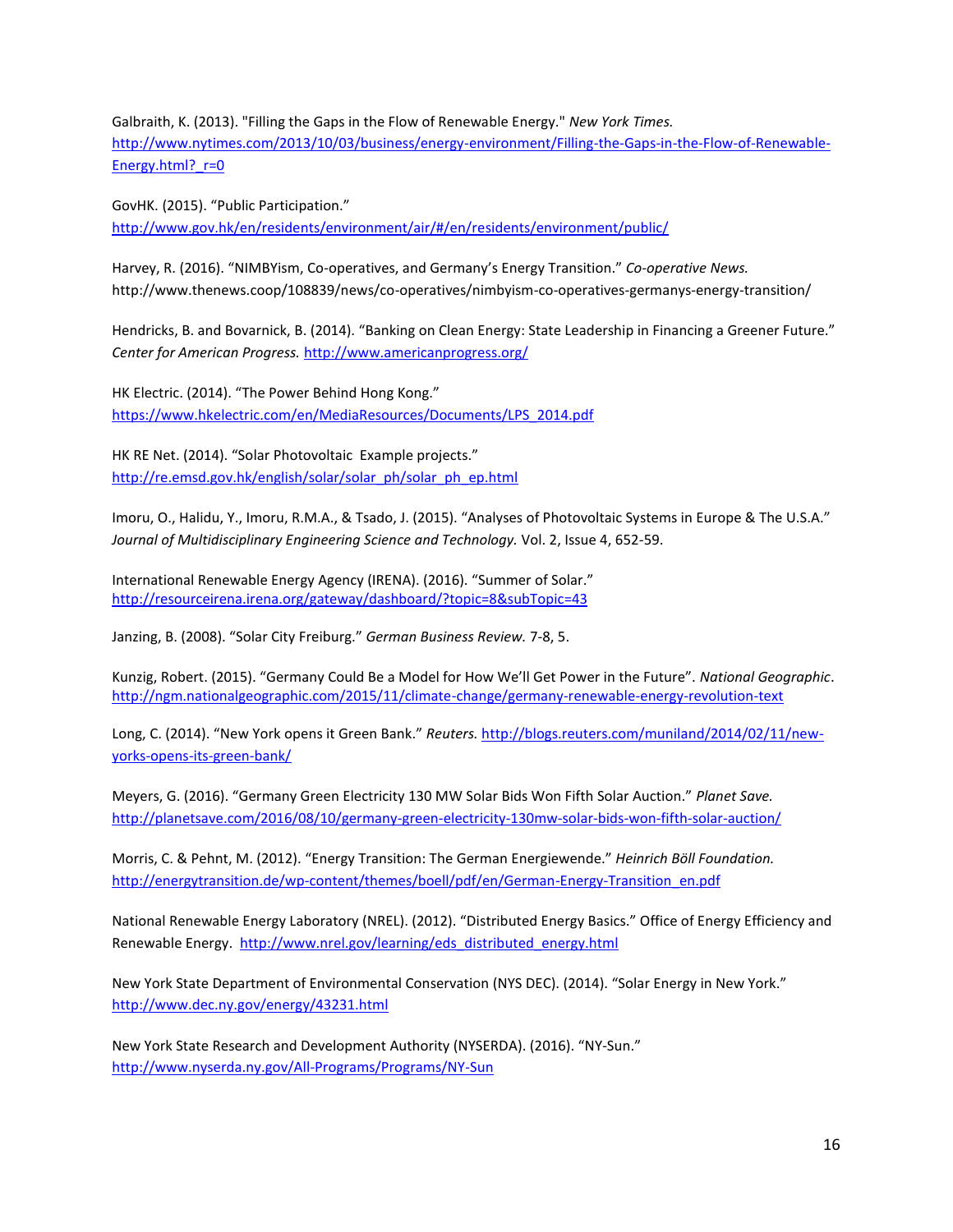New York State. (2016). "Reforming the Energy Vision (REV)". [https://www.ny.gov/programs/reforming-energy](https://www.ny.gov/programs/reforming-energy-vision-rev)[vision-rev](https://www.ny.gov/programs/reforming-energy-vision-rev)

NYC Solar Partnership. (2016). "Solarize NYC." <http://nysolarize.com/solarize-nyc/>

Office of the Historian. (2016). "Oil Embargo 1973-1974." Bureau of Public Affairs, United States Department of State.<https://history.state.gov/milestones/1969-1976/oil-embargo>

Purvis, A. (2008). "Freiburg, Germany: Is This the Greenest City in the World?" *The Guardian.*  <https://www.theguardian.com/environment/2008/mar/23/freiburg.germany.greenest.city>

Rocky Mountain Institute (RMI). (2016). "The Economics of Grid Defection." [http://www.rmi.org/electricity\\_grid\\_defection#economics\\_of\\_grid\\_defection](http://www.rmi.org/electricity_grid_defection#economics_of_grid_defection)

Rohracher, H. & Spåth, P. (2013). "The Interplay of Urban Energy Policy and Socio-technical Transitions: The Ecocities of Graz and Freiburg in Retrospect." *Urban Studies Journal.* 1-17. 10.1177/0042098013500360

RSM Global. (2016). "Global Trends in Renewable Energy." [http://www.rsm.global/insights/economic](http://www.rsm.global/insights/economic-insights/global-trends-renewable-energy)[insights/global-trends-renewable-energy.](http://www.rsm.global/insights/economic-insights/global-trends-renewable-energy)

Shelter, M. (2016). "Major Solar Expansion in New York City." New York League of Conservation Voters. <http://nylcv.org/news/major-solar-expansion-new-york-city/>

Solar Energy Industries Association (SEIA). (2013). "Solar Industry Data." [http://www.seia.org/research](http://www.seia.org/research-resources/solar-industry-data)[resources/solar-industry-data](http://www.seia.org/research-resources/solar-industry-data)

Solar Energy Industries Association (SEIA). (2016)."Solar Industry Data." [http://www.seia.org/research](http://www.seia.org/research-resources/solar-industry-data)[resources/solar-industry-data](http://www.seia.org/research-resources/solar-industry-data)

St. John, J. (2014). "New York Proposes \$5B for Clean Energy Fund to Replace Mandates." *GreenTech Media.*  http://www.greentechmedia.com/articles/read/New-York-Proposes-5B-for-Clean-Energy-Fund-New-Regulatory-Model

The World Factbook. (2016). "Hong Kong." *Central Intelligence Agency.* https://www.cia.gov/library/publications/the-world-factbook/geos/hk.html

Vauban District. (2016). "An Introduction to Vauban District: Abstract". http://www.vauban.de/en/topics/history/276-an-introduction-to-vauban-district

Walton, R. (2016). "Solar and wind comprise 61% of 2015 capacity additions, gas contributes 35%." *Utility Drive*. [http://www.utilitydive.com/news/solar-and-wind-comprise-61-of-2015-capacity-additions-gas-contributes-](http://www.utilitydive.com/news/solar-and-wind-comprise-61-of-2015-capacity-additions-gas-contributes-35/411813/)[35/411813/](http://www.utilitydive.com/news/solar-and-wind-comprise-61-of-2015-capacity-additions-gas-contributes-35/411813/)

Whitburn, G. (2012). "13 Fundamental Advantages and Disadvantages of Solar Energy." *Exploring Green Technology*.<http://exploringgreentechnology.com/solar-energy/advantages-and-disadvantages-of-solar-energy/>

Williams, B. (2014). "The 3 Challenges Solar Energy Needs to Overcome to Continue its Growth." *SolarEnergy.net.*  <http://solarenergy.net/News/3-challenges-solar-energy-needs-overcome-continue-growth/>